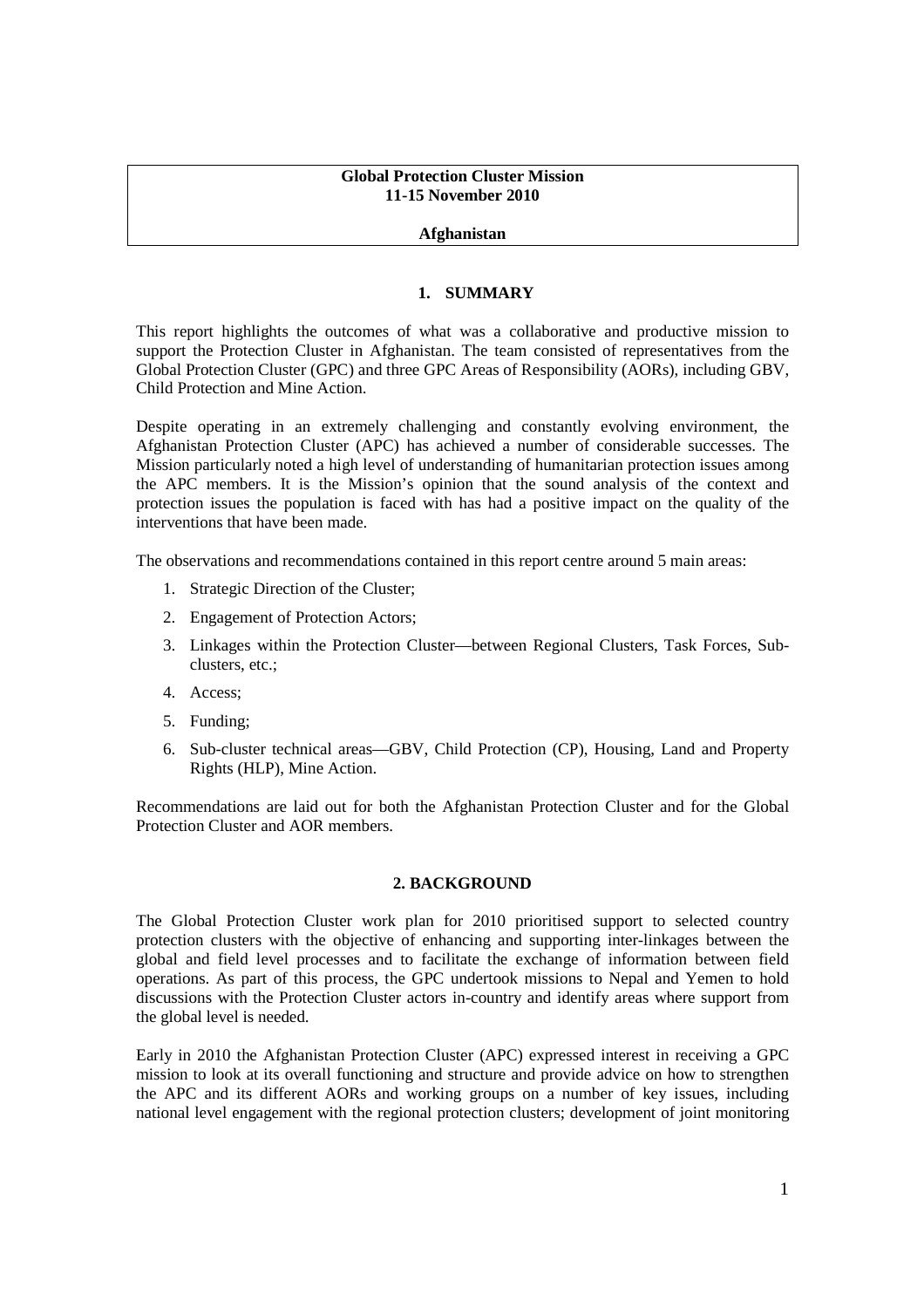tools; linkages between APC Sub-clusters/working groups and remote protection programming and monitoring.

## **3. PARTICIPATION**

The Mission Team consisted of Robyn Yaker, Coordinator of Gender-based Violence AOR (UNICEF/UNFPA); Chris Clark, Mine AOR (UNMAS); Ayda Eke, Child Protection AOR (UNICEF); Rebecca Skovbye, Global Protection Cluster Support Cell (UNHCR).

### **4. METHODOLOGY**

The members of the GPC mission held a series of key meetings and consultations during the brief mission to gain the best possible understanding of protection programming and coordination within the operational context of Afghanistan. Meetings were confined to Kabul, due to security incidents in Jalalabad at the time of the mission. However, teleconferences and a few face-to-face meetings were held with three of the regional Protection Clusters, including the Eastern Region (Jalalabad), Western Region (Herat), and the South Eastern Region (Gardez).

Meetings were held with the following actors:

- The Protection Cluster Coordinator, Sub-cluster Coordinators and Co-chairs including GBV, Child Protection, Mine Action and HLP;
- Representatives from the Jalalabad Protection Cluster (NRC, UNICEF);
- The Protection Cluster Coordinator for the Herat Protection Cluster:
- The Protection Cluster Coordinator for the South Eastern Region;
- UNHCR Central Region Head of Office;
- UNHCR Representative, Deputy Representative and Senior Protection Officers;
- The Humanitarian Reform Officer for Afghanistan:
- UNFPA Deputy Representative;
- UNMAS senior management;
- MACCA senior management;
- UNICEF Representative, and UNICEF Child Protection Specialists;
- APC NGO members, including NRC, IRC, Oxfam, Care, DACAAR;
- Global level Protection Cluster actors;
- OCHA.

In addition, Mission Team members participated in

- A regular meeting of the Afghanistan national Protection Cluster meeting;
- A regular meeting of GBV Sub-cluster meeting;
- A meeting of Child Protection actors (including NGOs, CPAN representatives, and UN agencies/mission child protection representatives).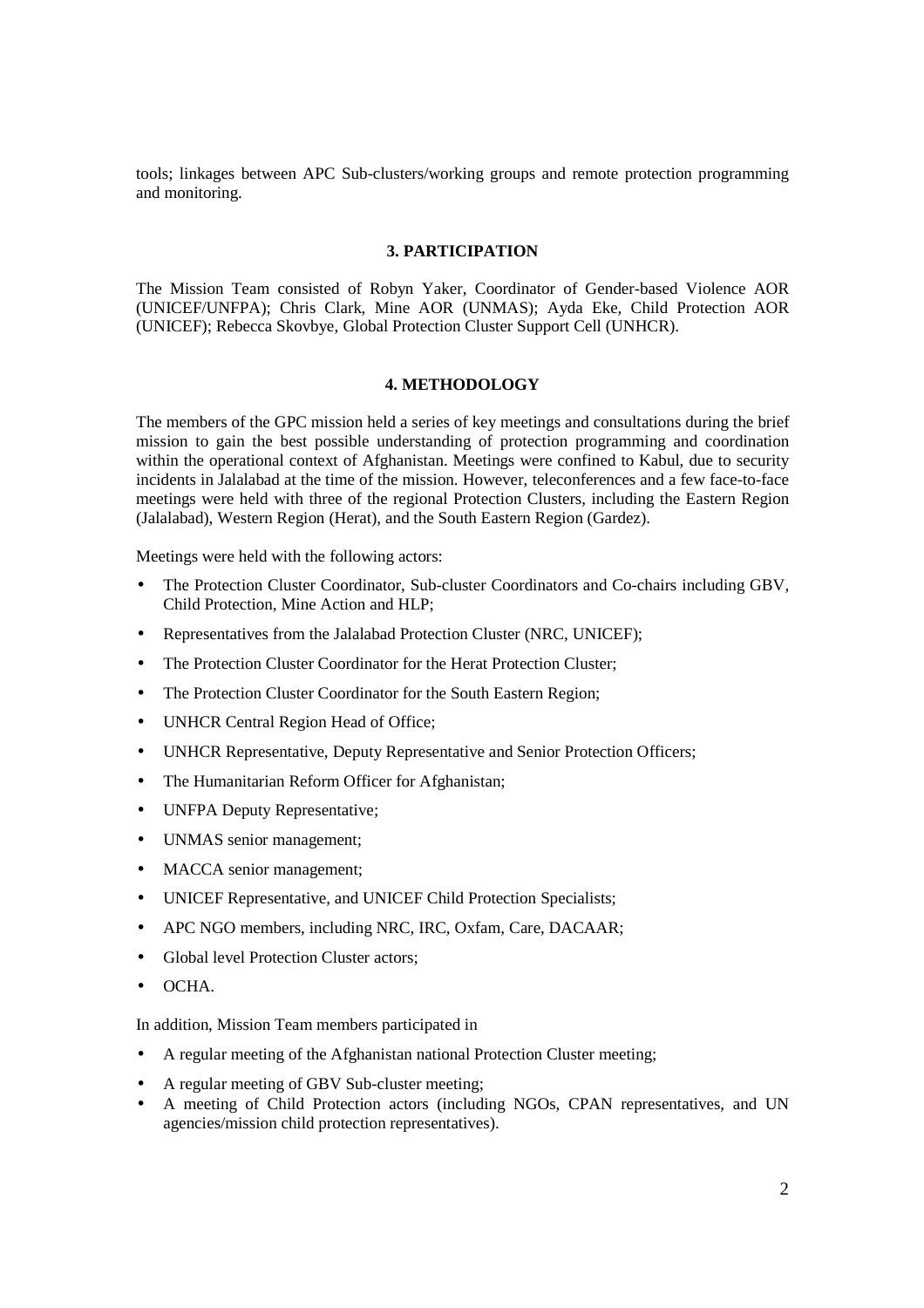## **5. OBSERVATIONS**

### **Strategic Coordination**

### *National level coordination*

The APC has come very far in terms of establishing the structure and processes for the Protection Cluster. Monthly meetings are held regularly and are well attended. A number of Subclusters/taskforces covering specific thematic issues have been set up under the Protection Cluster at the national level and are relatively well-functioning. A number of achievements have furthermore been made on tackling specific protection challenges, such as the advocacy on compensation schemes for civilian casualties of armed conflict and the enhanced inter-agency engagement on responses to internal displacement.

The APC, however, still needs to place greater emphasis on strategic coordination during meetings. Information sharing and updates by the different Sub-clusters and task forces still dominate meetings, which takes time away from the more strategic action oriented discussions around key protection issues that are also included in the agenda.

This problem also extends to the limited interaction between the various Sub-clusters and task forces, with little or no coordination between these on key strategic issues that pertain to two or more Sub-clusters/taskforces.

### *Regional coordination mechanism*

The Mission noted the considerable achievement of rolling out and maintaining Regional Protection Cluster Coordination Mechanisms that are currently present in 4 locations. In many of the areas where regional Protection Clusters are present, actors' movement is severely restricted due to insecurity and access to the population a considerable challenge. Despite this, regional coordination mechanisms continue to function.

Collaboration, support and coordination between the national and regional level protection clusters need strengthening. Possibilities for exchange of experiences between the regions need to be further explored and utilised. National level support to the regional protection clusters is hampered by the relatively low capacity of many members at the national level and the difficulties in setting up regular communication mechanisms between the regional and national level. Although the Protection Cluster Coordinator in Kabul has frequent and regular contact with the Coordinators of the regional protection clusters, there is very limited interaction between the national level Sub-clusters/taskforces and the regional protection clusters.

Currently, most Sub-clusters/taskforces either do not exist at regional level or are not an integrated part of the Regional Protection Cluster Coordination Mechanism, with the only exception being the IDP Taskforce which is present in all regions. It is therefore of particular importance that national level Sub-clusters/task forces support regional clusters to either set up sub-clusters in the various regions (if the establishment of a separate Sub-cluster/Taskforce is locally deemed to be necessary) or to ensure the effective inclusion of thematic AORs within the Protection Cluster, with responsibility for themes to be undertaken by the relevant Sub-cluster/ thematic lead agency or its assignee.

### **Engagement of Protection Actors**

The degree to which the Protection Cluster is able to ensure strong coordination is closely linked to the level of active participation and ownership of the members. There is a high degree of strong and committed leadership of the Protection Cluster, both at the national and regional level. This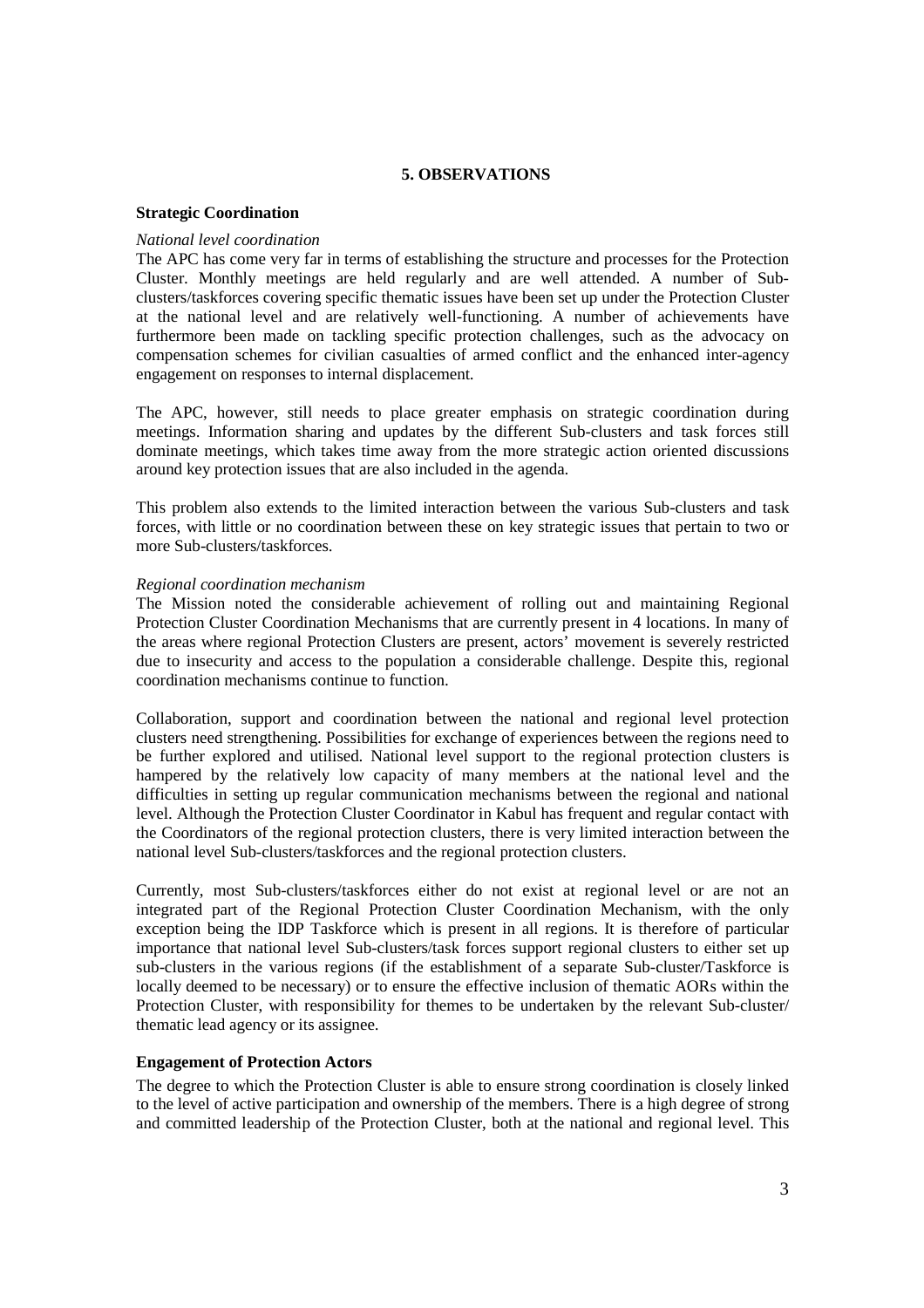has driven many of the achievements the APC has made since its inception. It is however important to realize strong leadership in and of itself is not sufficient to move the Protection Cluster forward. Active engagement and commitment on the part of the Co-chairs and members at large is likewise essential elements to ensuring the strategic worth of the Protection Cluster.

APC meetings are well attended, but engagement in the work of the Protection Cluster beyond this is complicated largely by funding and staff resource restrictions and in a few cases limited commitment by the senior management of member organisations. Constraints in terms of staff and funding resources is particularly a problem for NGO members who do not always have the necessary staff nor allocated funding for participating in coordination activities beyond attendance at monthly meetings. At the time of the mission, members had not been able to take on sufficient ownership of the processes within the Protection Cluster to ensure its sustainability.

### *Deputy Chair functions*

The APC has in the past had two deputy chairs –one UN and one NGO- but due to resource constraints on the part of both of the organisations filling these positions, one deputy chair was withdrawn and the other is only able to participate and lead at an ad hoc basis, placing undue pressure on the Protection Cluster Coordinator.

## *Local NGOs*

Outreach has been undertaken to encourage the inclusion of local NGOs in the Protection Cluster, and some are actively involved in the Cluster's work. Obstacles, however, still remain for closer interaction of broader civil society where feasible (not just NGOs) and it is important to find solutions to overcome these. In the regional protection clusters the engagement of local NGOs is minimal and hampered by a combination of resource and capacity constraints as well as language barriers.

### **Funding**

Problems of resource constraints also extend to the humanitarian community more broadly. The humanitarian agenda in Afghanistan suffers from overshadowing by the developmental and reconstruction priorities that many international donors are promoting. Much of what little funding that is allocated for humanitarian activities is channelled through the Provincial Reconstruction Teams (PRTs) that are managed by troop contributing States. This has lead to a somewhat forced focus on development initiatives by a number of key humanitarian protection actors, leaving a number of central humanitarian protection needs unmet. Although this impacts on almost all members of the Protection Cluster, this has been a particular challenge for child protection and GBV actors.

### **Access**

The political agenda connected with funding and implementation of humanitarian activities also bears directly on problems related to access. Humanitarian access in Afghanistan is severely restricted and donor priorities, as mentioned, do not always favour humanitarian interventions. Security restrictions limit movement of international organisations, particularly UN agencies but also INGOS, in many of the areas where protection concerns are most pressing. Funding for humanitarian and development assistance is highly politicised and underpins the problem of access as it blurs perceptions of humanitarian actors as neutral and impartial.

In this context the creativity with which humanitarian protection organisations approach their work is commendable and has played a major part in the success achieved. The solutions that have been found to expand access should be further supported and developed. The Protection Cluster needs to continue to strengthen its partnerships with local actors who are present in these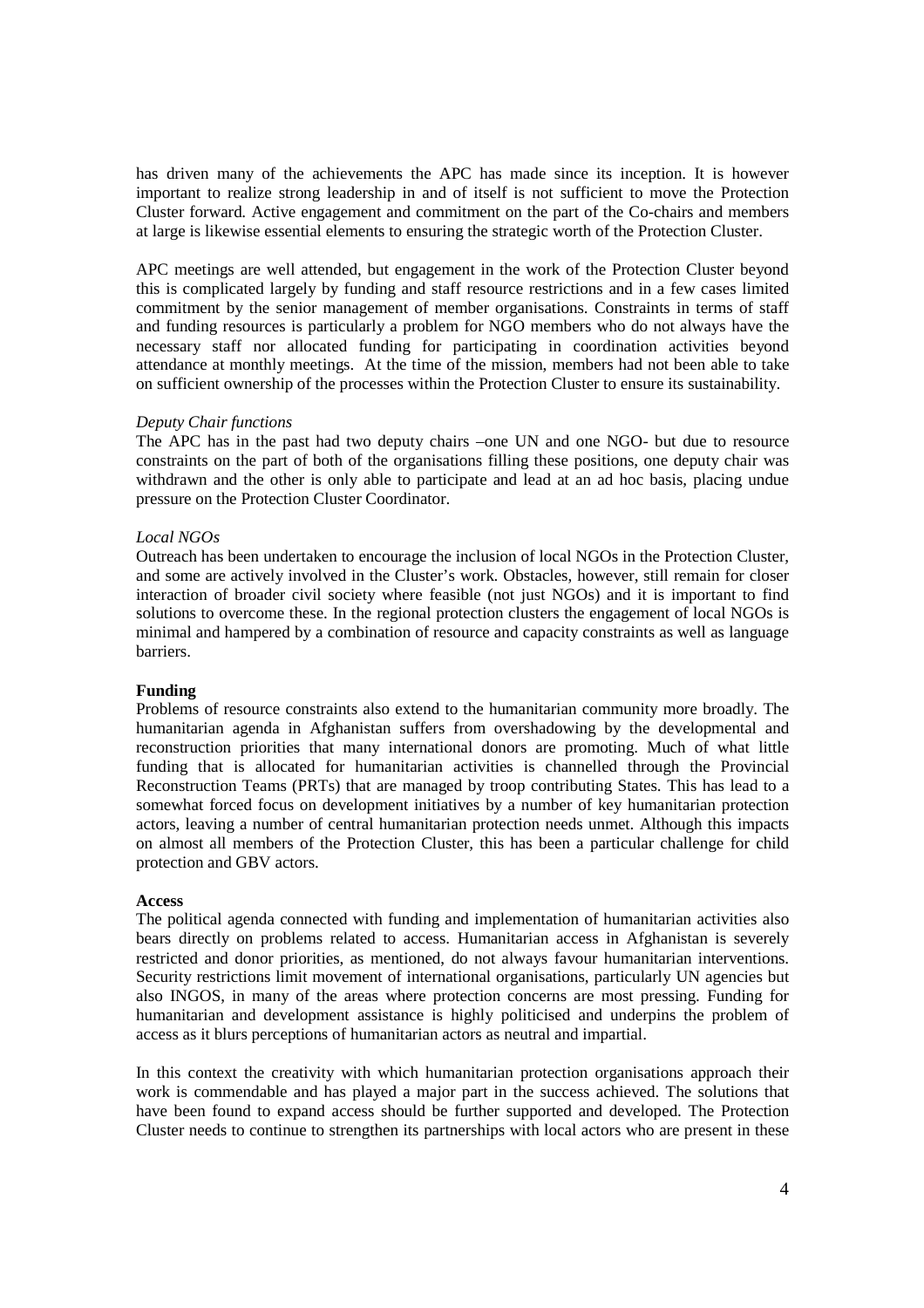areas, in a manner which does not put them at further risk, as an essential part of the protection response. Systems for inter-agency remote programming also need to be enhanced.

Linked to this, it would be worthwhile to explore how the Protection Cluster might more strategically work with mine action actors that have substantial access to beneficiaries across the country to capitalize on this in a way that helps to identify broader protection concerns.

#### **Protection Mainstreaming**

Protection mainstreaming is another tool that can be further explored and utilised to help mitigate some of the problems related to access. The APC is fairly proactive in pushing the protection mainstreaming agenda forward with the other clusters. A protection mainstreaming checklist and guidance note have been developed to assist the APC members, other stakeholders and clusters in undertaking mainstreaming and a workshop is planned for the beginning of 2011. Given the access constraints plaguing the humanitarian actors in Afghanistan, it is important to ensure as broad a reach as possible using all existing avenues. In this regard, the APC may consider using protection mainstreaming as a platform for enhancing the reach of protection by increasing the understanding of other humanitarian actors of what protection mainstreaming means in their operations and strengthening their ability to integrate protection mainstreaming in their activities. This should be done with due attention to capacities and risks that may be associated with this.

#### **Sub-clusters and task forces**

A significant achievement of the APC is the broad range of technical areas it covers in a structured manner. The APC has a number of Sub-clusters and taskforces including the IDP Task Force; Housing, Land and Property Rights Sub-cluster; and GBV Sub-cluster. In addition to these, at the national level, the Mine Action Coordination Centre Afghanistan (MACCA) is closely affiliated with the Protection Cluster although it does not sit formally within the Protection Cluster. Child Protection has been represented by the Child Protection Action Network (CPAN) and the Monitoring and Reporting Mechanism on Children and Armed Conflict (MRM CAAC), also at the national level. A number of achievements have been made by these various structures and in particular the IDP Task Force has been very active in coordinating activities in response to conflict induced displacement issues and engaging with the broader protection cluster on protection issues relating to the displaced. Gaps still remain with regard to addressing specific protection concerns emerging as a result of natural disaster, rather than conflict.

#### *Gender-based Violence (GBV)*

The GBV actors in Afghanistan face a number of challenges that impact the work of the Subcluster. Among these is the absence of coordination between projects and agencies representatives on national and provincial levels, difficulty in obtaining information from provincial GBV focal points and lack of staff dedicated to GBV issues.

Despite these challenges, the GBV Sub-cluster in Kabul was established in July 2010. The agencies involved have worked hard to establish the group in a participatory manner which promotes a sense of ownership amongst members. The Sub-cluster is led by UNFPA and cochaired by the AIHRC and CARE. The result is a well-formed group of actors who meet regularly, share a common ToR, and exhibit a strong sense of enthusiasm towards improving the work on GBV in Afghanistan. Given the relatively recent establishment, the Sub-cluster has been focussing on structure and buy-in in 2010. In 2011 the focus must be on programmatic issues and impact in the field, as noted by members. It should be note that as of yet there is no regional representation of the GBV Sub-cluster and concrete plans to enable that are essential. Representation of GBV issues at the Protection Clusters in the regions is also lacking.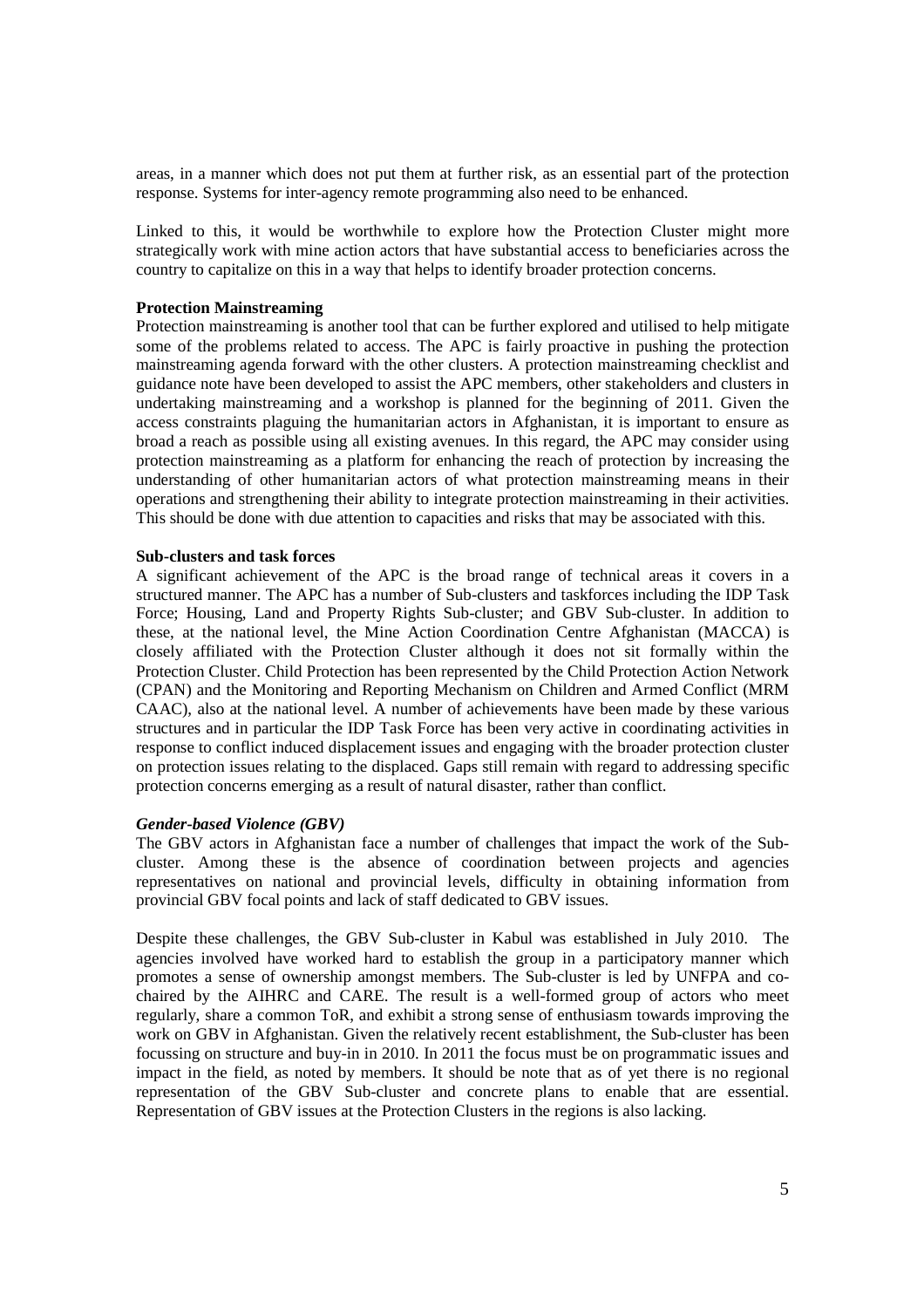In terms of the technical areas that are covered by the GBV Sub-cluster, there are a number of obstacles to obtaining a comprehensive picture of the availability, scope, and quality of GBV services available for women in Afghanistan, including the absence of referral systems in the country and programmes that are often of limited scale and duration. There are also several significant constraints to effective mapping of these services. Oftentimes in humanitarian contexts, non GBV-specific actors can have a lack of a common understanding about what constitutes a GBV-related service and "services for women" and this seems to also be a challenge in Afghanistan, especially for actors not engaged specifically on GBV. Security constraints for humanitarian actors and limited presence of agencies who work on GBV programming moreover means that there is very little access to beneficiary communities, particularly in remote areas. This in turn impacts the degree to which agencies are able to build strong relationships with communities, limiting their ability to develop a more genuine understanding of the situation.

Constraints around mapping were also noted by OCHA as a general problem within the humanitarian community. OCHA plans to conduct a thorough mapping exercise early next year and the GBV Sub-cluster should consider linking up with OCHA on this. The traditional "WWW" mapping tells little about programme quality or specifics about services provided, and thus the GBV Sub-cluster will need to work on an enhanced type of mapping.

In discussion with the GBV Sub-Cluster members, it was agreed that it would be beneficial to undertake assessment and situation analysis, including identifying risk factors, of GBV directly as it relates to the humanitarian context. GBV actors in Afghanistan have tended to focus on development programming related to women's rights advocacy, legal reform, and other structural efforts aimed at addressing longer-term problems of gender inequity. Few actors have an understanding of GBV prevention and response specific to complex humanitarian emergencies, e.g. IASC guidelines for multi-sector GBV interventions, primary prevention. A better understanding of GBV in humanitarian settings would help to shape more targeted interventions to address specific risk factors, rather than generalizing GBV and women's rights interventions. Therefore the GBV sub-cluster members welcome rolling out the ECHO project in Afghanistan as it will contribute to strengthening the capacity of GBV actors in prevention and response.

The members of the GBV Sub-cluster highlighted that the level of understanding and capacity of GBV in humanitarian settings, GBV responses and prevention activities, and relevant guidance is inconsistent amongst its members. The Sub-cluster emphasised that there is a need to increase general capacity on GBV coordination and programming and interest in building a common understanding of GBV issues within the Sub-cluster. Members requested access to global level resources, exchange forums, technical support and trainings in support of this goal.

It was also discussed that greater engagement of Afghan women in the GBV Sub-cluster should be encouraged, as well as representation of the local population. A similar need was noted with regards to engaging the Afghan government. Involvement of national NGOs is currently channelled through participation of one representative of the national network of women's organizations at the Sub-cluster meeting. While this is a positive step forward, few agencies have direct contact with the women and communities they are serving. Local NGOs have limited staff, non-UN agencies have security concerns in accessing the UN compound and both international and national NGOs have competing priorities in terms of where to invest their time and effort. Furthermore, the sheer size of Afghanistan makes it difficult to ensure that a national level group encompasses the voices of such a diverse population.

Finally, at the time of the Mission, the GBV Coordinator for UNFPA completed her contract and posting for a full-time position had not yet started. Therefore, a lag-time of at least 3 months was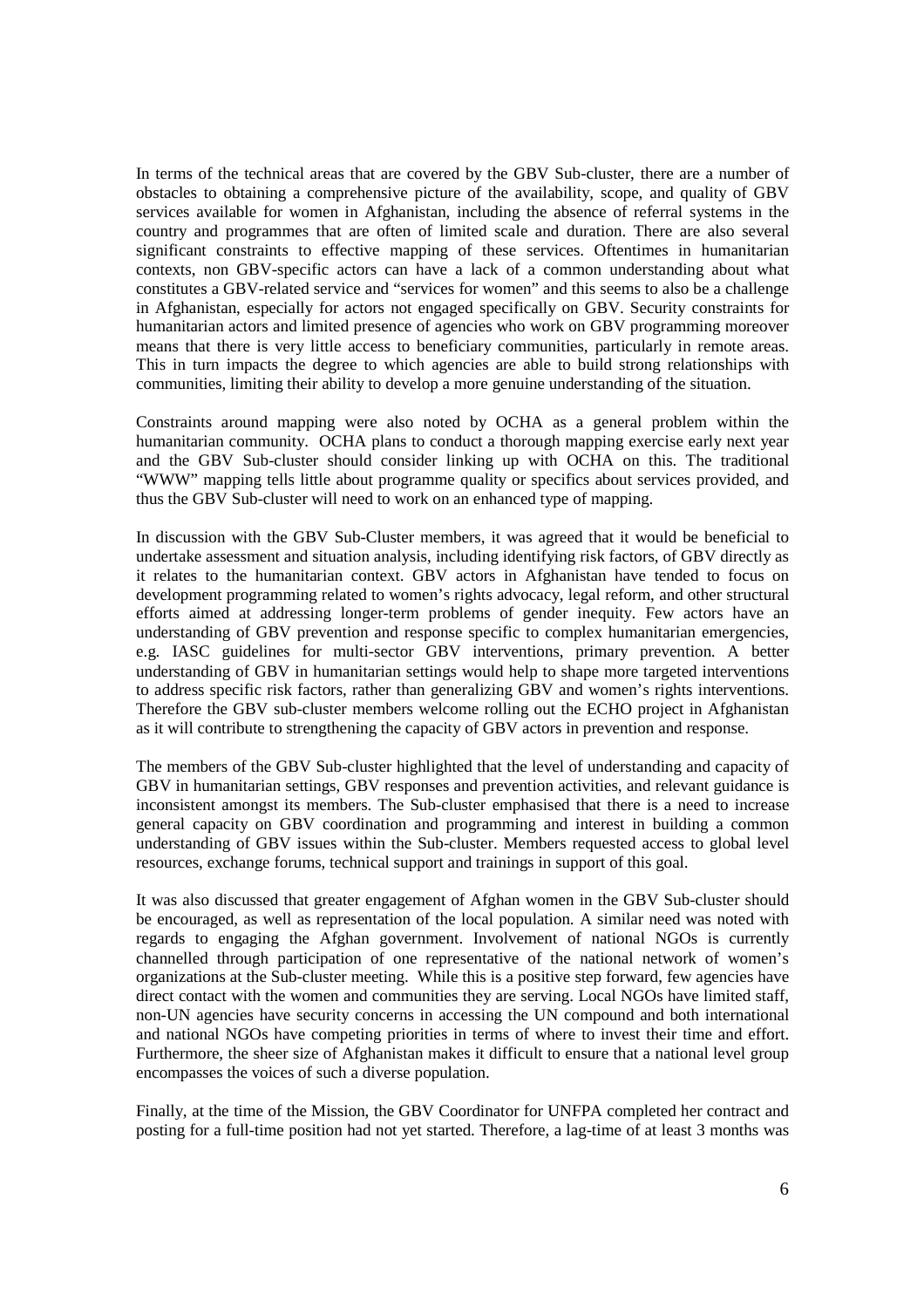anticipated before a new Coordinator would be in place. The Deputy Coordinator agreed to step in as interim Coordinator however there is a clear need to expedite the return of the UNFPA GBV Coordinator. Members are concerned about losing the momentum, which they have built together. In addition, it is difficult for the CARE representative to commit the amount of time required for full-scale coordination in addition to her own full-time job responsibilities. For the long-term, discussions were held about how NGOs may be able to write into proposals the necessary time and resources needed for sub-cluster support.

### *Child Protection:*

The existence and work of the Afghanistan Child Protection Action Network (CPAN), which currently reaches 51 districts in 28 provinces of Afghanistan, represents a significant achievement for Child Protection in the country. The network, led by Ministry of Labour and Social Affairs, Martyrs and Disabled (MoLSAMD), is comprised of the key humanitarian and development child protection actors, including  $INGOs<sup>1</sup>$  and UN Agencies<sup>2</sup>, as well as national NGOs and civil society. Humanitarian actors have undertaken steps towards building national capacity on child protection in Afghanistan. First established in 2003 at the provincial level, the objective of the CPAN was to address the gaps resulting from the lack of a formal social support services system in Afghanistan, and the related challenges of ensuring assistance for vulnerable families and children. At the provincial level, the network facilitates access to services for children in urgent need of protection, by identifying, referring and managing cases of violence, abuse and exploitation of children. The Provincial CPANS also monitor and report on child protection issues, including physical, domestic and sexual abuse and assault, early marriage, and children in contact with the law, with a view to informing programming at provincial level and contributing to the identification of priorities for the development of national level advocacy and policies. At the national level, the CPAN "aims to develop and promote a shared understanding of child protection issues, common strategies, programming principles and operational guidelines on child protection issues critical for effective and systematic responses." National level successes included the adoption and endorsement of the Afghanistan National Strategy for Children at Risk (NSFCAR) in May 2006.

The Monitoring and Reporting Mechanism on Children and Armed Conflict was established in Afghanistan, with the endorsement of President Karzai, in July 2008. At the time of reporting the Country-level Task Force on Children and Armed Conflict included UNICEF, UNAMA Child Protection (as co-chairs), OHCHR, UNODC, WHO, OCHA, UNHCR, MACCA, Afghan Independent Human Rights Commission, two international NGOs, and the ICRC as observer. Regional Task Forces have been established in the northern (Mazar), western (Herat), eastern (Jalalabad), central (Kabul, and south-eastern (Gardez) regions of Afghanistan. While security constraints prevented the establishment of a formal MRM Task Force in the southern region, the recruitment and training of a dedicated MRM UNICEF Child Protection Officer in Kandahar meant that monitoring, reporting and verification of grave child rights violations in the southern region of the country significantly increased.

During 2010 significant efforts were made to improve the capacity of the MRM CAAC in order to inform evidence-based programming and advocacy initiatives to prevent and respond to grave violations against children in armed conflict. This included capacity building of members and partners of the MRM, reinforcing linkages between the MRM and the Child Protection Action Network and legal aid services, engagement with parties to the conflict, increased awareness

-

<sup>&</sup>lt;sup>1</sup> Save the Children, WarChild, Child Fund

<sup>&</sup>lt;sup>2</sup> UNICEF, UNAMA-Child Protection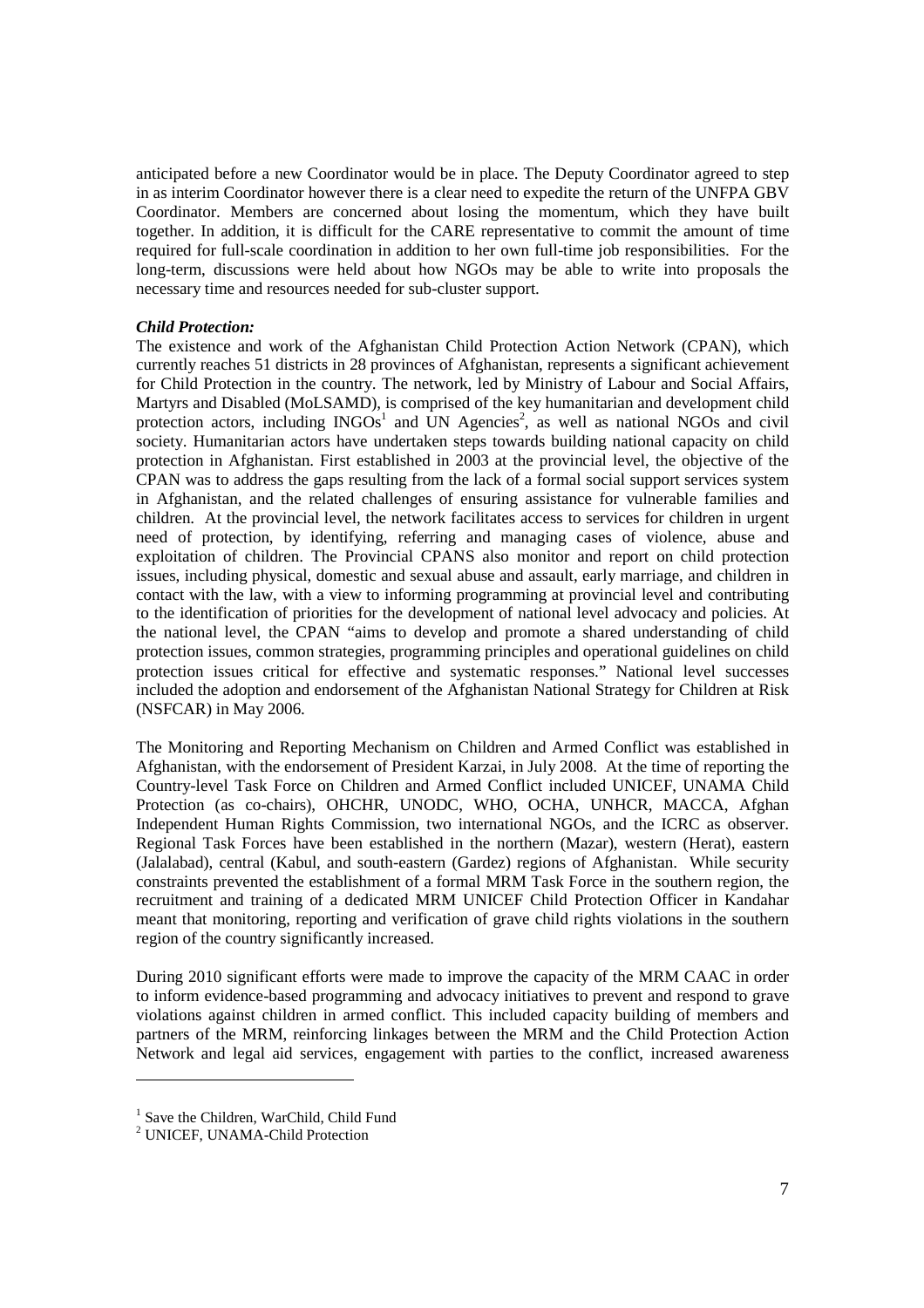raising on the risks faced by children affected by armed conflict, and a visit by the Special Representative to the Secretary-General for Children and Armed Conflict to Afghanistan in February 2010 which resulted in a number of commitments secured by parties to the conflict in order to end and prevent grave violations against children.

In July 2010 the MRM CAAC supported the Government of Afghanistan in establishing a Government Steering Committee on Children and Armed Conflict (at Deputy Minister Level) with the objective to develop and implement Action Plans to prevent and respond to grave child rights violations committed in the context of the Conflict.

While at regional level the Regional MRM CAAC Task Forces were able to engage significantly with other protection forums (the attendees often being the same small group of people) such as the CPAN and the Protection Cluster with regards to providing response to violations, a systematic means of connecting the national-level MRM CAAC with other protection forums has been less successful.

A number of key advocacy issues, such as the use of schools as polling stations, and the occupation of schools by international military forces, were brought to the attention of the Protection Cluster by the MRM CAAC. However the MRM CAAC has yet to fully link up with the advocacy leverage the Protection Cluster may contribute.

While there has been significant progress on child protection systems strengthening work in Afghanistan, child protection in emergencies (CPiE)-specific advocacy and programming is a key gap throughout the country. The CPAN's Terms of Reference states that the "...CPAN will consider Child Protection concerns and issues particularly in the context of post-conflict rehabilitation and development"<sup>3</sup>. Similarly, the vast majority of child protection actors are also focused on longer-term recovery and development.<sup>4</sup> As a result, other than implementation of the Security Council Resolutions 1612 and 1882 on the Monitoring and Reporting Mechanism on grave violations against children in situations of armed conflict, there are no significant child protection activities aimed specifically at addressing the impact of the ongoing conflict and humanitarian situation on the protection of children. The CPAN members have also identified response to natural disasters as a key weakness in child protection programming. As such, there is currently no systematic or predictable response to the impacts of emergency on child protection in Afghanistan.

Despite its focus on post-conflict rehabilitation and development, upon the activation of the Cluster mechanism in Afghanistan it was decided that the CPAN would act as the Child Protection Sub-cluster, with members providing inputs to the Protection Cluster through UNICEF at the national level and various members at the provincial levels. This lack of a coordination mechanism with a specific focus on emergency, technical expertise and mandate to address the child protection impacts of man-made and natural disasters in Afghanistan is a significant constraint in ensuring sound understanding and prioritization of response to key CPiE issues, including psychosocial distress, recruitment and use of children by armed forces and groups, identification and family tracing and reunification for separated and unaccompanied children, and the impacts of displacement on children amongst others.

-

 $3TOR - UNICEF$  support for Afghanistan National Child Protection Action Network

<sup>&</sup>lt;sup>4</sup> Review of Child Protection Sub-Cluster in Afghanistan, Child Frontiers, 2010, pp. 5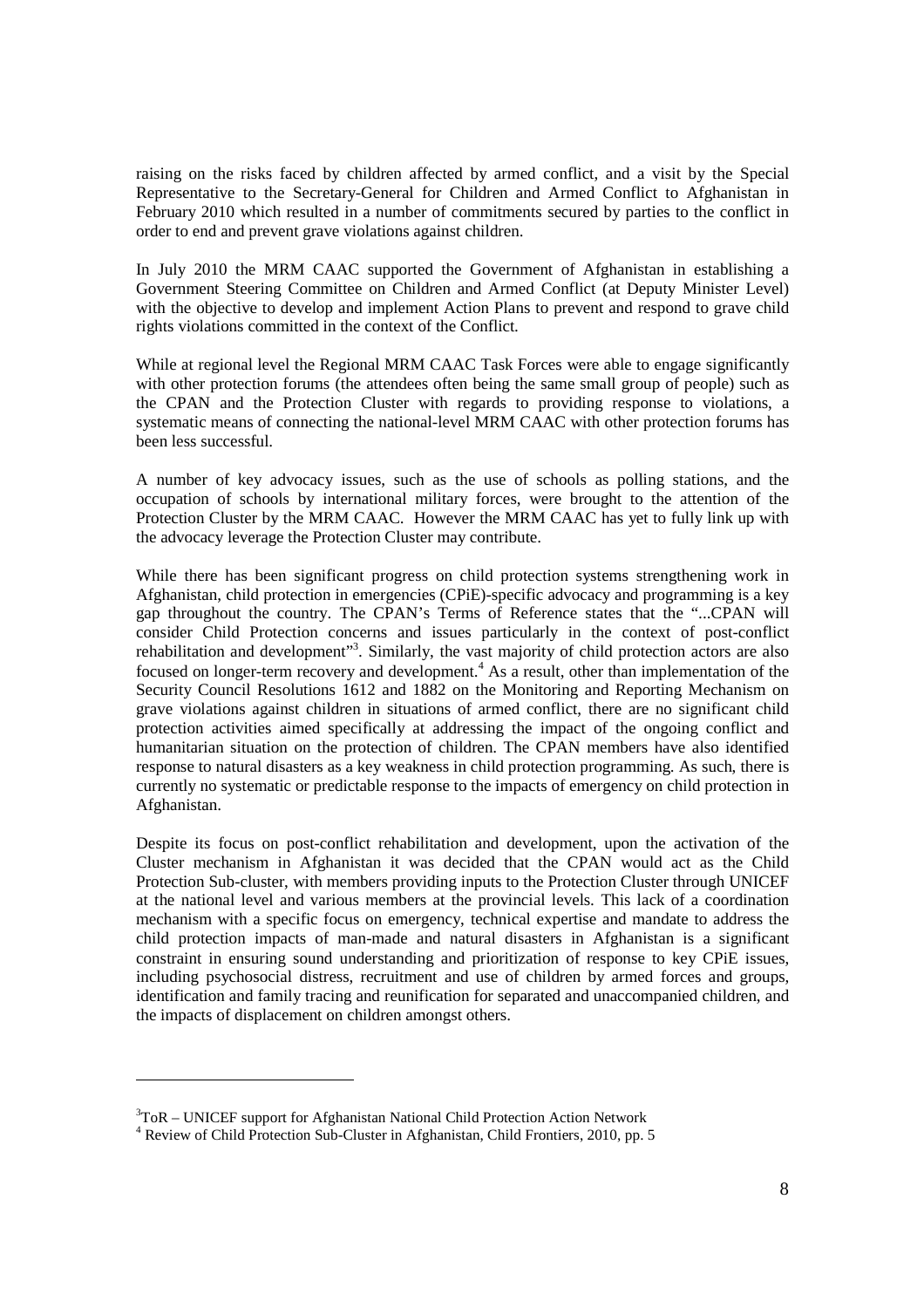The child protection actors in Afghanistan also have very low levels of familiarity with humanitarian reform and the cluster approach and the specific purposes and objectives of Clusters.<sup>5</sup> This has resulted in difficulties in distinguishing the difference between the existing work and objectives of the CPAN, and the specific role and activities that would fall under the responsibilities of a Child Protection Sub-cluster.

Additionally, the allocation of dedicated human resources for the development of a Child Protection in Emergencies Sub-cluster and identification of possible Co-chairs to support this process is a significant impediment to the establishment and active growth of this Sub-cluster.

## *Mine Action*

The Mine Action Coordination Centre Afghanistan (MACCA) has been active in Afghanistan for almost 20 years and is extremely well established and able to effectively address the mine/UXO contamination problem in Afghanistan. It has been successfully doing so for many years and continually finds ways to adapt to the changing environment and seek alternative and innovative solutions to access and security blockages in Afghanistan. As MACCA predates the implementation of the cluster system in Afghanistan and effectively operates independently of the Protection Cluster, the strategic linkages between MACCA, the APC and other Sub-clusters and Taskforces under the Protection Cluster needs more strategic direction. Coordination needs to move beyond mere participation in APC meetings and linkages with other actors within the Protection Cluster actively need to be identified and acted upon. As part of this process mutual knowledge and understanding of mandates and activities between MACCA and other APC members and fora should be strengthened.

## *HLP (Housing, Land and Property) Task Force*

Decades of political violence and conflict, different waves of forced population displacements within and outside the country, different ideological principles governing housing, land and property (HLP) rights, in addition to a vulnerable situation vis-à-vis natural disasters and a pluralistic and complex legal system (often based on customary and/or traditional practices and legal interpretation) have all contributed to the current complex and weakened regime of land tenure and property rights in Afghanistan. Besides these existing complexities, the ongoing armed conflict in Afghanistan continues to cause forced displacement, foster the deprivation of property and pose obstacles for the restitution of HLP rights for hundreds of thousands of returning refugees and new conflict-induced internally displaced persons (IDPs).

The HLP Sub-cluster currently consists of four agencies, USAid, UNHabitat, NRC and UNHCR. Attempts have been made in the past to increase participation in this group, but with limited success. Despite the small membership, the Sub-cluster continues to function and has been able to make a number of important progresses, including organising a virtual repository of documents consisting of legislation, research, practices and policy recommendations and re-publishing of a revised and updated version of the Guide to Property Law in Afghanistan in both English and Dari.

HLP rights have often been deemed to be too complex, politically sensitive and outside the traditional mandates of humanitarian agencies in Afghanistan. The current responses of humanitarian actors must further engage on a more effective oversight of HLP rights, with particular attention to displacement situations emerging out of the ongoing armed conflict and other forms of violence. Hence, the HLP Sub-cluster is keen to obtain directional focus from the

<u>.</u>

 $<sup>5</sup>$ Ibid, pp. 5</sup>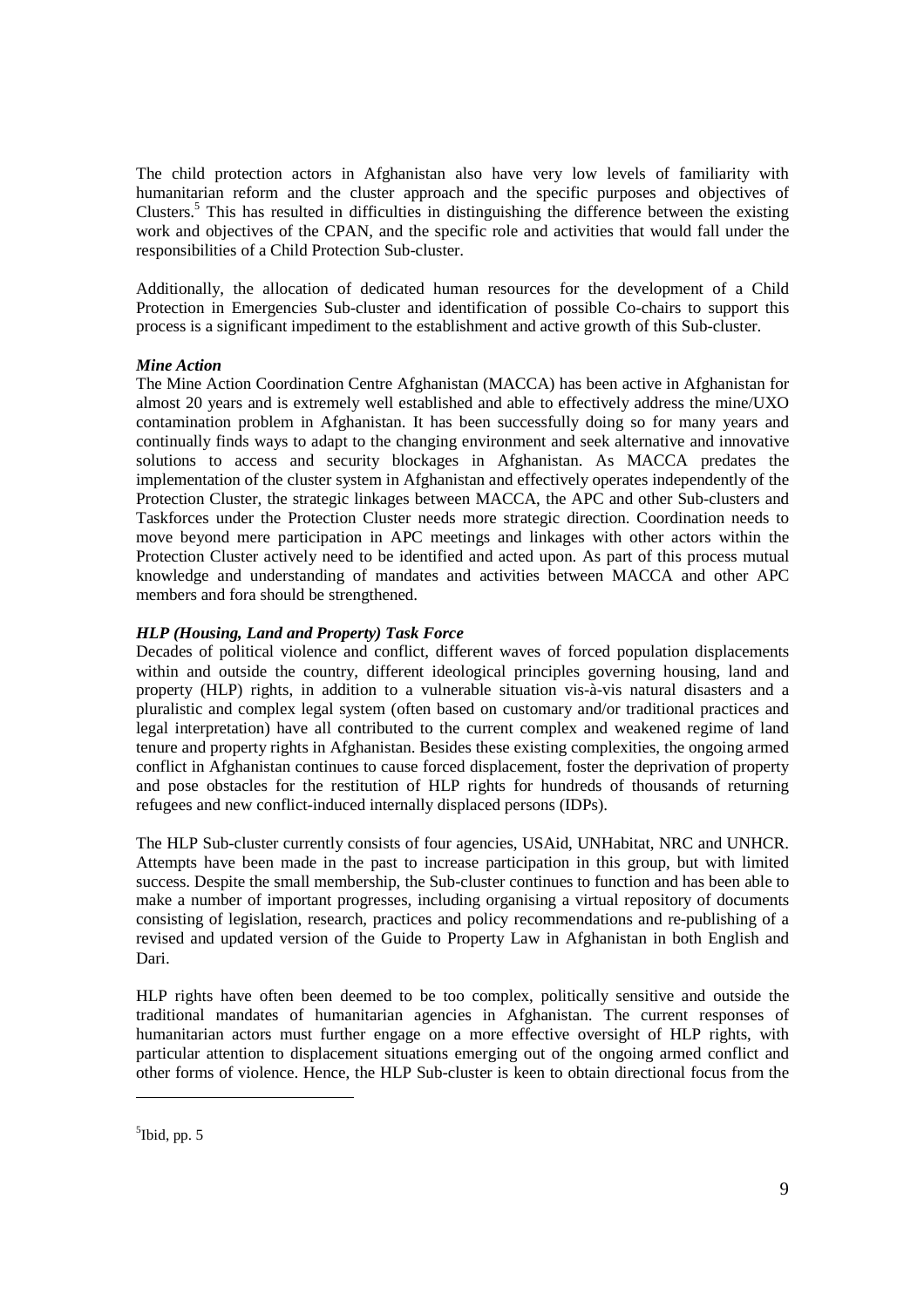GPC in terms of strengthening the humanitarian focus in a complex HLP context such as Afghanistan.

## **OCHA**

In addition to the dynamics within the Protection Cluster and its Sub-clusters/taskforces and the external elements directly affection the functionality of these, OCHA also plays a central role in supporting humanitarian actors in their coordination efforts. The Protection Cluster identified substantive challenges presented by the role and relationship with OCHA in the past. However, the OCHA office in Kabul has recently enacted an almost complete change in its international staff and the direction of the new team will be seen over the coming weeks and months. A number of positive developments have already been noted by protection clusters members and the foundations for a close relationship between the OCHA office and the APC are currently being laid.

As this process is ongoing, it is important to underline the central areas where strong support from the OCHA office is needed to move the activities of APC members forward. Most important are critical coordination initiatives, including mainstreaming of protection in other clusters, mainstreaming of cross-cutting issues within the APC, and information management. It is moreover important that close coordination and collaboration with the APC is maintained on key developments and processes that OCHA is leading, such as the standard multi-cluster Rapid Assessment Framework.

One of the most significant issues raised in relation to OCHA, was the need for greater clarity of their role in supporting and advocating on behalf of the humanitarian community in promoting principles of neutrality and impartiality and ensuring humanitarian space. This will be of particular relevance in the context of the implementation of the Integrated Strategic Framework. OCHA support is furthermore needed in underlining the continuing need for funding of humanitarian projects in Afghanistan with donors.

## **6. GLOBAL LEVEL RECOMMENDATIONS**

### **i.Recommendations for the Global Protection Cluster**

## **1. Provide guidance to the APC on areas of overlapping activities between the work of the Sub-clusters/taskforces in Afghanistan and for how collaboration on these can be taken forward.**

Linkages between AORs at the global level, in particular between the GBV and CP AORs, IDP TF and Mine Action; and between the HLP and Mine Action AORs, have been identified. The AORs will share relevant work on common issues with the sub-clusters/taskforces in Afghanistan and provide guidance for how collaboration on these can be taken forward

*Action: GBV, HLP, Mine Action and CP AORs* 

## **2. Establish contact with the relevant Afghanistan Sub-clusters/taskforces and provide ongoing support as needed**

Specifically, the global AORs will:

• Include the Afghanistan sub-cluster representatives in their mailing lists;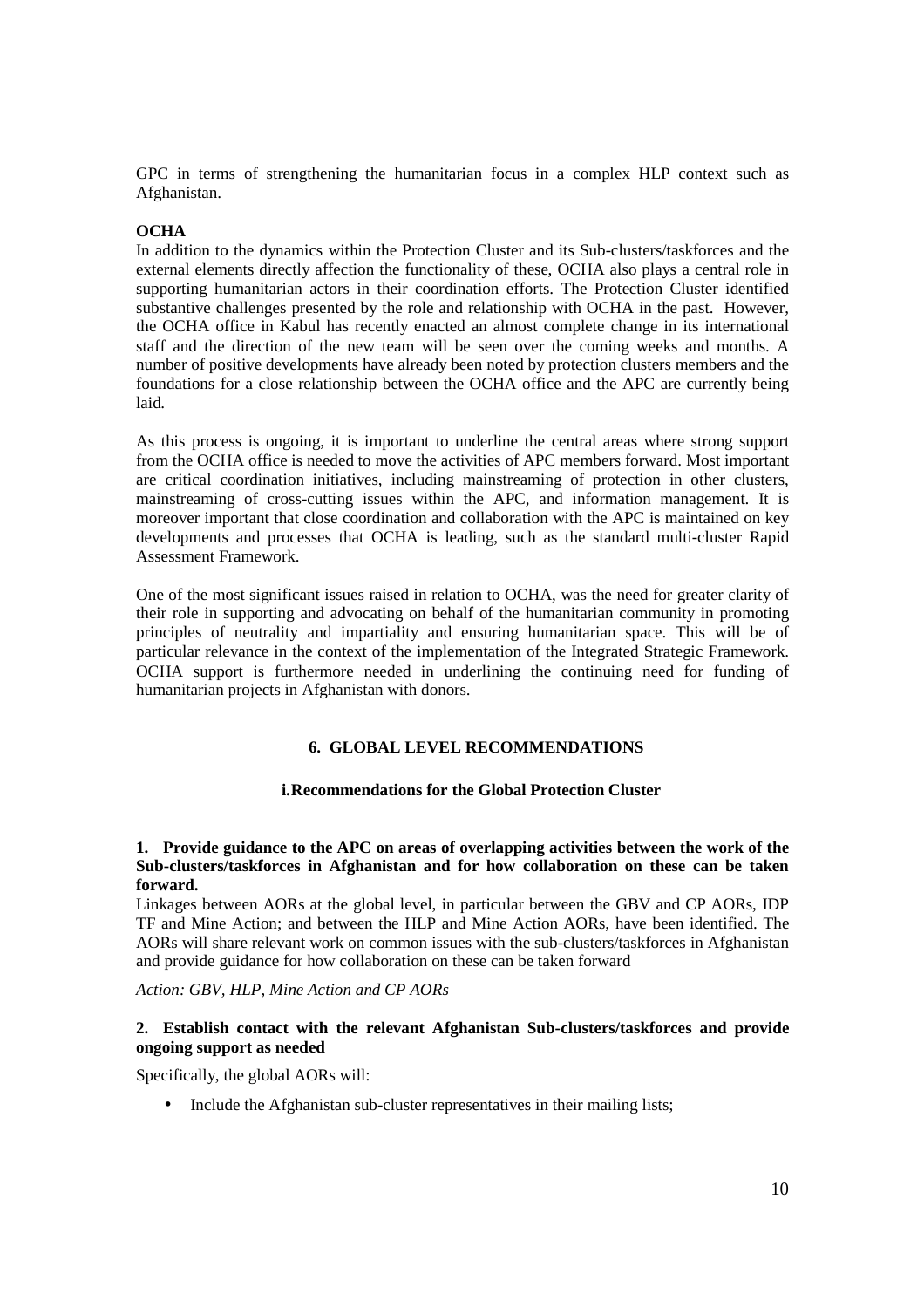- Invite Afghanistan sub-cluster representatives to relevant consultations, international meetings, community of practice fora, etc.;
- Support efforts to carry out capacity-building plans by sharing resources, helping to identify external experts as appropriate, etc.;
- Engage in ongoing communication with the relevant sub-cluster as needed;
- Assist in global level advocacy as needed;
- Connect colleagues from different offices by sharing contact information, facilitating email introductions, etc.
- Support the identification of dedicated Human Resource capacity that can be deployed to support sub-cluster coordination at country level as per needs and request.

*Action: GBV AOR, CP AOR, HLP AOR, Mine Action AOR* 

## **3. Provide support for the development of TORs for Protection Clusters at the subregional level as needed.**

*Action: Facilitation by GPC Support Cell with input from the global AORs* 

## **4. Share available documented experiences on remote programming and monitoring from other operations with the APC.**

*Action: GPC Task Force on Good Practices* 

### **5. Provide guidance on the possibility and modality of using non-protection indicators to extract reliable protection information from data collected by other clusters in connection with their own programmes.**

*Action: UNHCR data management expert* 

# **6. Undertake advocacy with OCHA Geneva to support and promote the disaggregation of data that is collected by OCHA offices in the field, as well as for the inclusion of protection issues into the Afghanistan multi-cluster Rapid Assessment tool.**

This should include providing samples from other contexts where protection issues have been adequate integrated into overall multi-cluster assessment tools, or if these are not available, ensuring that the Information Management focal points for the Cluster and Sub-clusters at global level provide technical support for this integration in Afghanistan.

*Action: Support Cell* 

## **7. Identify non-traditional donors for humanitarian protection activities as part of the broader Protection Cluster strategy for engaging donors.**

The GPC is currently in the process of reviewing its engagement with donors. As part of this process, the possibility for engaging non-traditional donors for humanitarian protection activities should be evaluated.

*Action: GPC*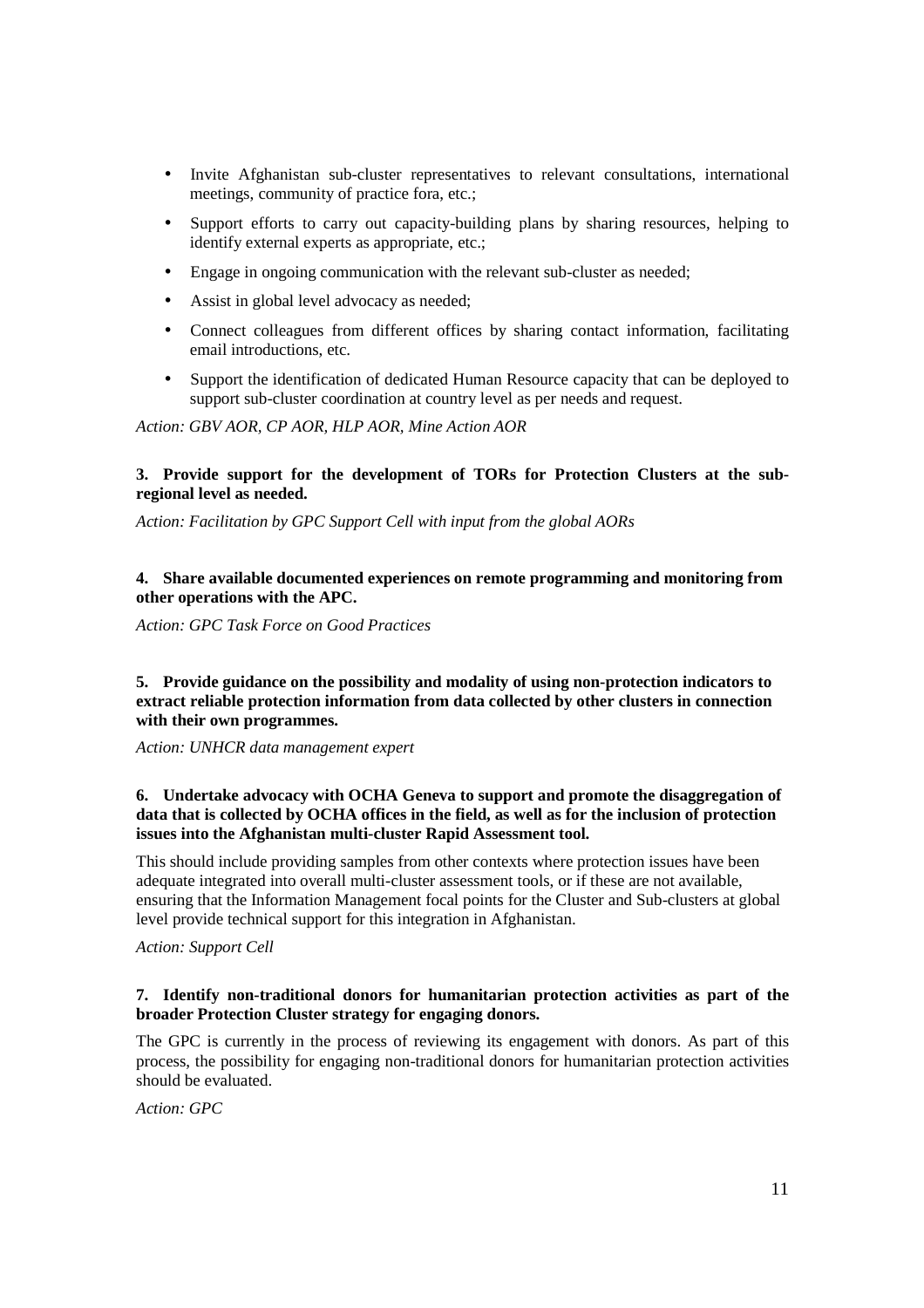**8. Provide input and support for the development of protection mainstreaming initiatives in Afghanistan and share examples from other protection clusters on protection mainstreaming tools developed by these.** 

*Action: GPC Task Force on Protection Mainstreaming* 

## **9. Undertake global level advocacy with the NGO Protection Cluster Deputy Chair to have staff allocated to the Deputy Chair function.**

*Action: GPC Support Cell* 

## **ii. Recommendations for the GBV AOR**

## **1. Support development of and links to GBV capacity-building opportunities.**

The Global GBV AOR should support the GBV Sub-cluster in Afghanistan to access trainings and capacity building programmes. One of the main priorities identified by sub-cluster members on the ground was the need to enhance understanding and skill levels within the group around GBV programming specifically in humanitarian settings. Members would benefit greatly from training on the IASC Guidelines for GBV Interventions in Humanitarian Settings, as well as GBV Core Concepts (specifics to be worked out with the group). The ECHO Project being implemented in the region will also be of use to the Afghanistan GBV Sub-cluster. This should include:

- i. The GBV AOR Coordinator to facilitate contact between the GBV Sub-cluster Coordinator (UNFPA) on the ground and UNICEF and UNFPA global program specialists, in order to initiate a dialogue about how best they can work with the country team to meet the relevant capacity-building needs. The country team may be asked to identify and prioritize the learning needs, assist in identifying resources (e.g. proposal writing, etc.) while global experts can help to identify existing resources;
- ii. The GBV AOR Coordinator to connect the GBV Sub-cluster directly with the ECHO Project Coordinator in Geneva (and Regional Coordinator in Bangkok);
- iii. The GBV AOR Coordinator to maintain communication with the GBV Sub-cluster and Deputy Sub-Cluster Coordinator on the ground, sharing information about relevant training opportunities as they arise and highlighting the needs identified in Afghanistan at relevant global fora;
- iv. The GBV AOR Coordinator to inform the GBV Sub-cluster Coordinator about surge capacity mechanisms such as GenCap, UNICEF Standby partners, etc.

*Action: GBV AOR Coordinator, UNFPA Afghanistan Coordinator, UNICEF and UNFPA GBV Specialists, ECHO Project Coordinator and Regional Manager* 

## **2. Sharing of resources and connecting with GBV practitioners.**

The Global GBV AOR should support the GBV sub-cluster in Afghanistan to access relevant tools and resources, and learn about discussions or events happening globally in the field of GBV. The Global GBV AOR Coordinator should maintain contact with the GBV sub-cluster lead to ensure sharing of relevant resources and opportunities, including the following specific actions:

i. Ensure that the GBV Sub-cluster Coordinator and Deputy Coordinator have access to the online Community of Practice being developed by GBV AOR;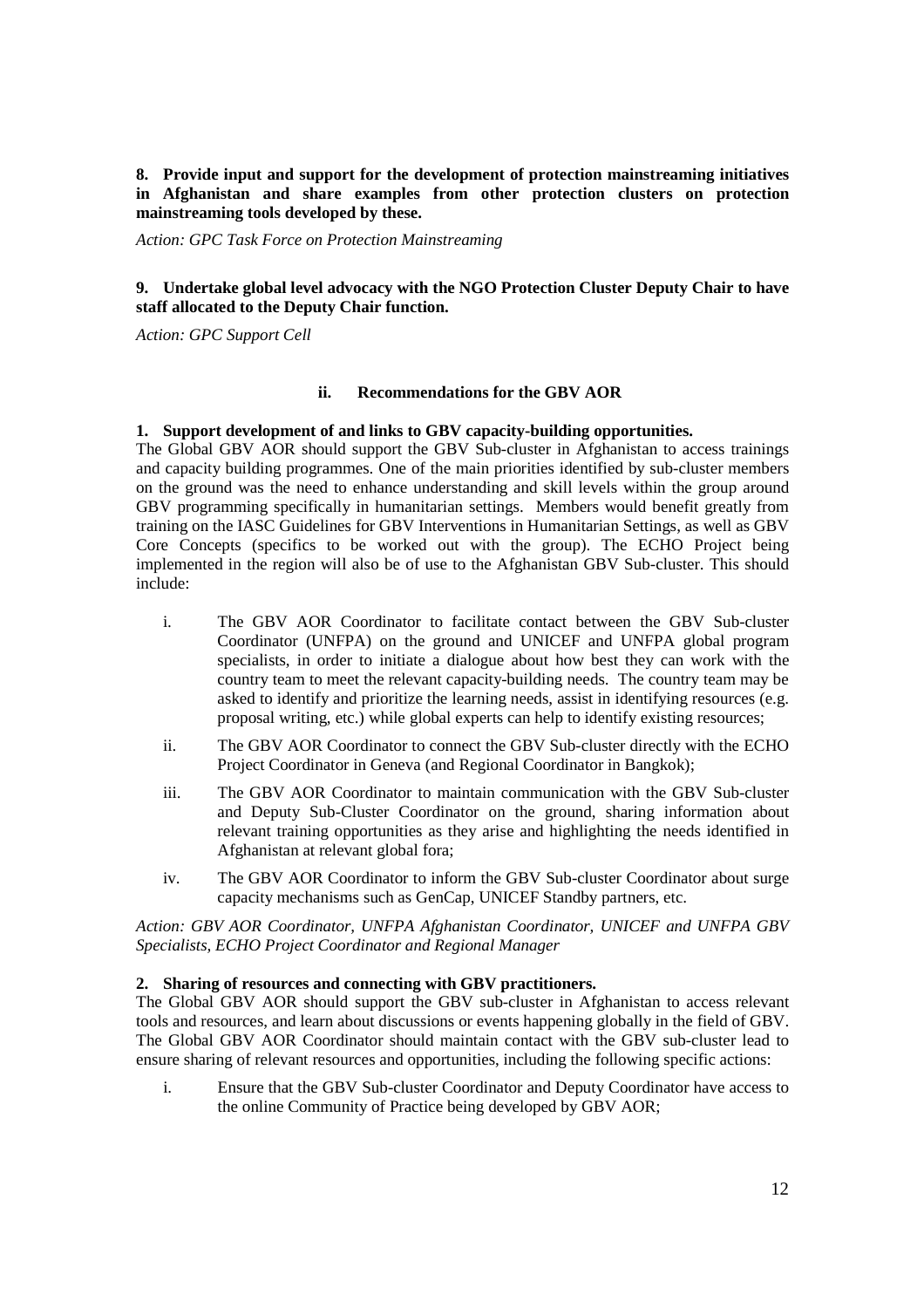- ii. Advocate with UNFPA to send relevant resources by pouch to Afghanistan UNFPA office;
- iii. Circulate newly developed resources by email and posting to AOR website;
- iv. Share contact information of other GBV AOR members with the Afghanistan GBV Sub-cluster Coordinator;
- v. Include the Afghanistan GBV Sub-cluster and Deputy Sub-cluster Coordinator on mailing list.

*Action: GBV AOR Coordinator, ECHO Project Manager and UNFPA GBV Specialist* 

## **3. Share key messages documents utilized in other settings.**

*Action: GBV AOR Coordinator and UNFPA GBV Specialist* 

## **4. Support for recruitment of a full-time GBV Sub-cluster Coordinator and interim GBV Sub-cluster Coordinator.**

- i. The GBV AOR Coordinator to follow-up with UNFPA Geneva and New York on recruitment of a GBV sub-cluster Coordinator for Afghanistan, sharing with them the urgency of the need identified on the ground.
- ii. The GBV AOR Coordinator should engage in ongoing communication with the interim GBV Sub-cluster Coordinator (CARE), during the transition period.

*Action: UNFPA Geneva and New York, GBV AOR Coordinator* 

## **5. Facilitate conversations with UNICEF regarding their role in the GBV Sub-cluster in Afghanistan.**

Recognizing that UNICEF does not currently have the capacity to play a leadership role in the GBV AoR, their active participation in the GBV Sub-cluster on the ground would be very beneficial and strengthening this participation should be explored.

*Action: GBV AOR Coordinator* 

## **6. Ensure inclusion of relevant advocacy points in the Advocacy and Communications Strategy of the Global GBV AOR.**

The GBV Sub-cluster members raised clearly the difficulties they face in finding adequate funding for GBV activities and coordination. The Global GBV AOR will be developing an advocacy and communications strategy for 2011-12 and the specific challenges of the Afghanistan context, as noted above, should be included, in line with the Protection donor strategy as well.

*Action: GBV AOR Advocacy Strategy Task Team* 

## **iii. Recommendations the Child Protection AOR**

**1. The global-level Child Protection AOR members active in Afghanistan should be mobilized to develop a joint plan for support to strengthened CPiE activities in the country.**  This should include dialogue with the global Child Protection advisors of the Child Protection AOR members on the challenges that have resulted in weak CPiE programming in the country (whether due to lack of funding for humanitarian activities; access constraints, etc), strategies and practical advise for those on the ground on how these could be overcome, and global-level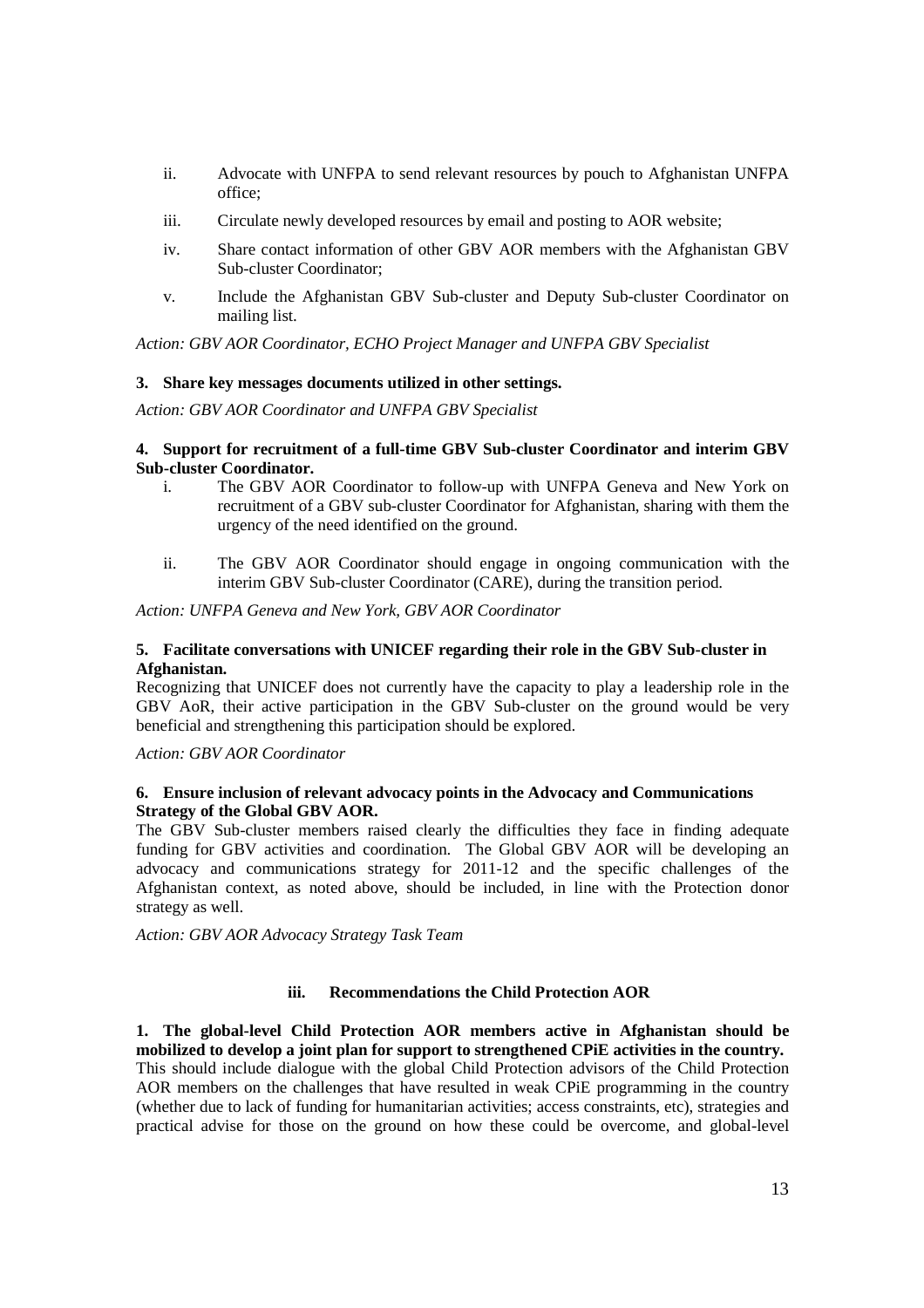commitment to participate and support CPiE coordination, rapid assessment, capacity building activities and the initiation of CPiE activities at the country level.

*Action: Global Child Protection advisors of the Child Protection AOR* 

# **2. Identification of a Child Protection Sub-Cluster Coordinator through Standby Partner arrangements.**

As mentioned, the UNICEF Country Office in Afghanistan currently lacks the human or financial resources to recruit a technically experienced and dedicated Coordinator to lead the Child Protection Sub-cluster. UNICEF, through the global Child Protection AOR coordinator working together with the UNICEF colleagues on the ground, should support the identification and deployment for 6 months (to start) of a Child Protection Sub-cluster coordinator through the existing Standby Partner arrangements.

*Action: Child Protection AOR Coordinator* 

## **3. Support for the adaptation and implementation of a Child Protection Rapid Assessment.**

It is recommended that the global Child Protection AOR Task-Force on assessment, if agreed by the Sub-cluster at country level, select Afghanistan as a Pilot country for the roll-out of the Child Protection Rapid Assessment Toolkit, which is expected to be ready for pilot by early 2011. Once a dedicated Child Protection Sub-Cluster coordinator is on board, this should be amongst their first activities. Support can include undertaking a global-level Child Protection AOR assessment support mission through the deployment of specific technical capacity on assessment adaptation and implementation.

*Action: Child Protection AOR Task-Force on assessment* 

## **4. Support for the development and implementation of a Child Protection Capacity Building Strategy.**

It is recommended that the global Child Protection AOR Task Force on training and capacity building, if agreed by the Sub-cluster at country level, provide support for the development and implementation of a Child Protection Capacity Building strategy for Afghanistan. This can include advocating for global level commitment on the part of Child Protection AOR members to support an inter-agency capacity building activities in-country, as well as helping with the adaptation of training modules (based on the findings of the Child Protection assessment) and identifying a strong CPiE trainer/facilitator that can undertake ToTs and mentor/support those trained in undertaking the roll-out CPiE trainings to the regional/provincial levels.

*Action: Child Protection AOR Task Force on training and capacity building* 

## **iv. Recommendations the Mine Action AOR**

## **1. Ensure a clear understanding of Mine Action issues, strengths and weaknesses across the entire Global Protection Cluster.**

As UNMAS seeks to take up its role as global coordinator of the Mine Action AOR, within the Protection Cluster, it should also draw on the country level points noted below (see recommendations under II. Country Level Recommendations for the MACCA) and recognize that it will also need to ensure a clear understanding of Mine Action issues, strengths and weaknesses across the entire Global Protection Cluster. Additionally, it will also need to ensure a greater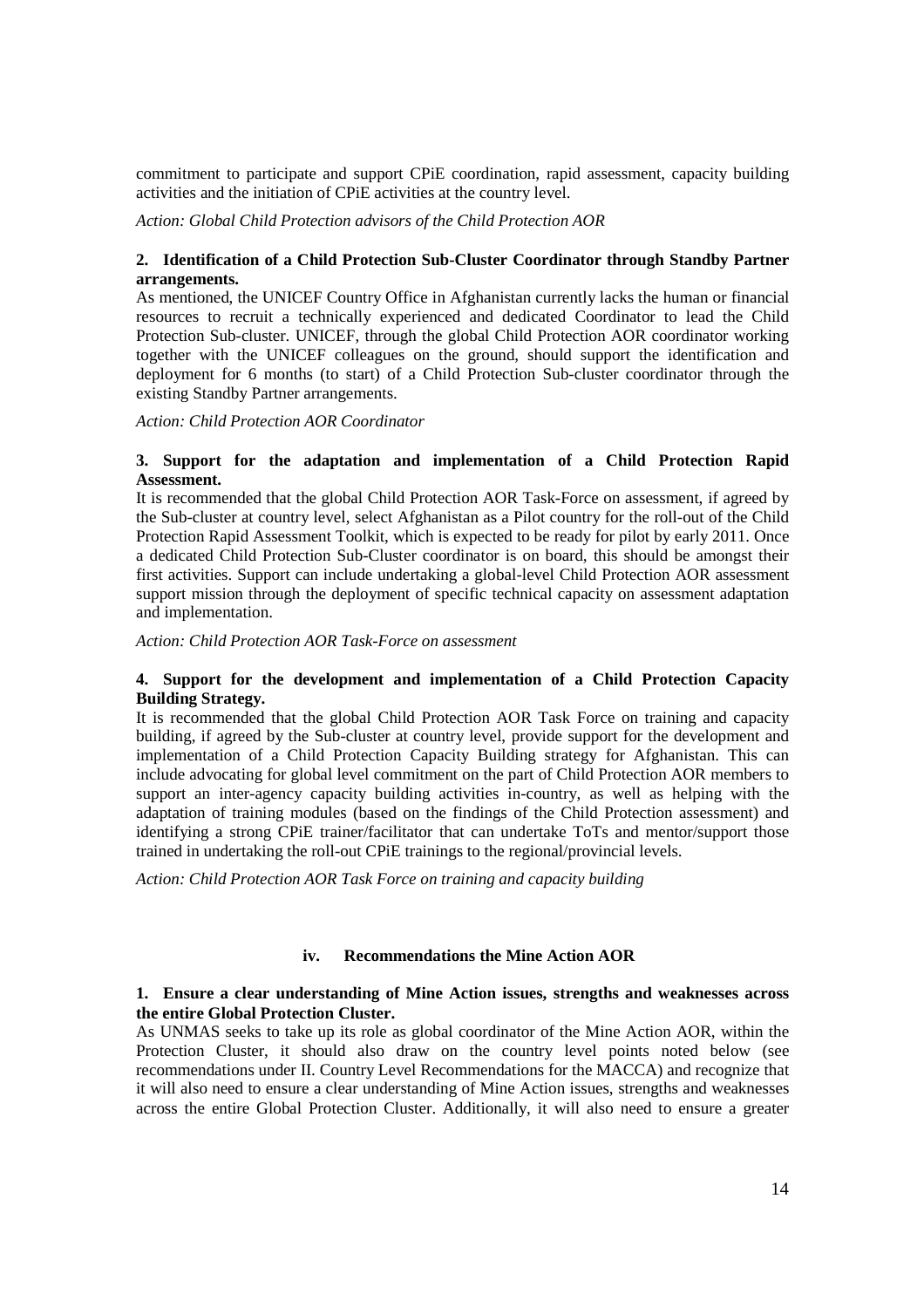understanding of the cluster system, the Protection Cluster and general protection issues throughout global mine action programmes.

*Action: UNMAS* 

### **2. Ensure future engagement and support in further such GPC missions.**

Recognizing the benefits of participating in this GPC Support Mission to Afghanistan, UNMAS should seek to ensure future engagement and support in further such GPC missions. In doing so it will increase its depth of knowledge of protection issues and so better fulfil its function as AOR coordinator.

*Action: UNMAS* 

### **3. Advocate for the role of humanitarian organizations in the planning and set up of an integrated mission.**

As one of the elements highlighted in the mission was the lack of clarity of humanitarian issues within the integrated mission and international military forces in Afghanistan, UNMAS should also seek to use its position within DPKO to advocate for the role of humanitarian organizations in the planning and set up of an integrated mission.

*Action: UNMAS* 

## **8. COUNTRY LEVEL RECOMMENDATIONS**

### **i. Recommendations for the Afghanistan Protection Cluster**

### **1. Refocus meeting agenda to include less time for information-sharing and more time for thematic issues and action points.**

- i. Use alternative forums for information-sharing for general updates, such as circulating monthly updates via email;
- ii. Reduce information sharing during meetings to key issues of common importance, for example by scheduling only 15-20 min for updates, but not allocating a specific slot for each Sub-cluster/task force;
- iii. Consider providing summary updates specifically relevant to local NGOs.

*Action: APC Coordinator, APC Deputy Chair* 

### **2. Focus on assessing and strategically responding to the humanitarian impact of protection interventions, especially in the Child Protection and GBV sub-clusters.**

This should include expanding humanitarian impacts considerations beyond issues of displacement and attacks on civilians, especially in the CP and GBV Sub-clusters whose current focus is largely transition/development. This process could, for example, include: training on existing guidelines for humanitarian interventions in specific sectors such as GBV and CPiE; undertaking more in-depth assessment and analysis of the protection impacts of the ongoing humanitarian crises (conflict and natural disaster), including ensuring the more effective integration into APC's work of information and analysis gathered through the MRM; identifying and analysing how the existing projects and activities of the Protection Cluster and Subclusters/taskforces can serve to address humanitarian-specific issues, and identifying remaining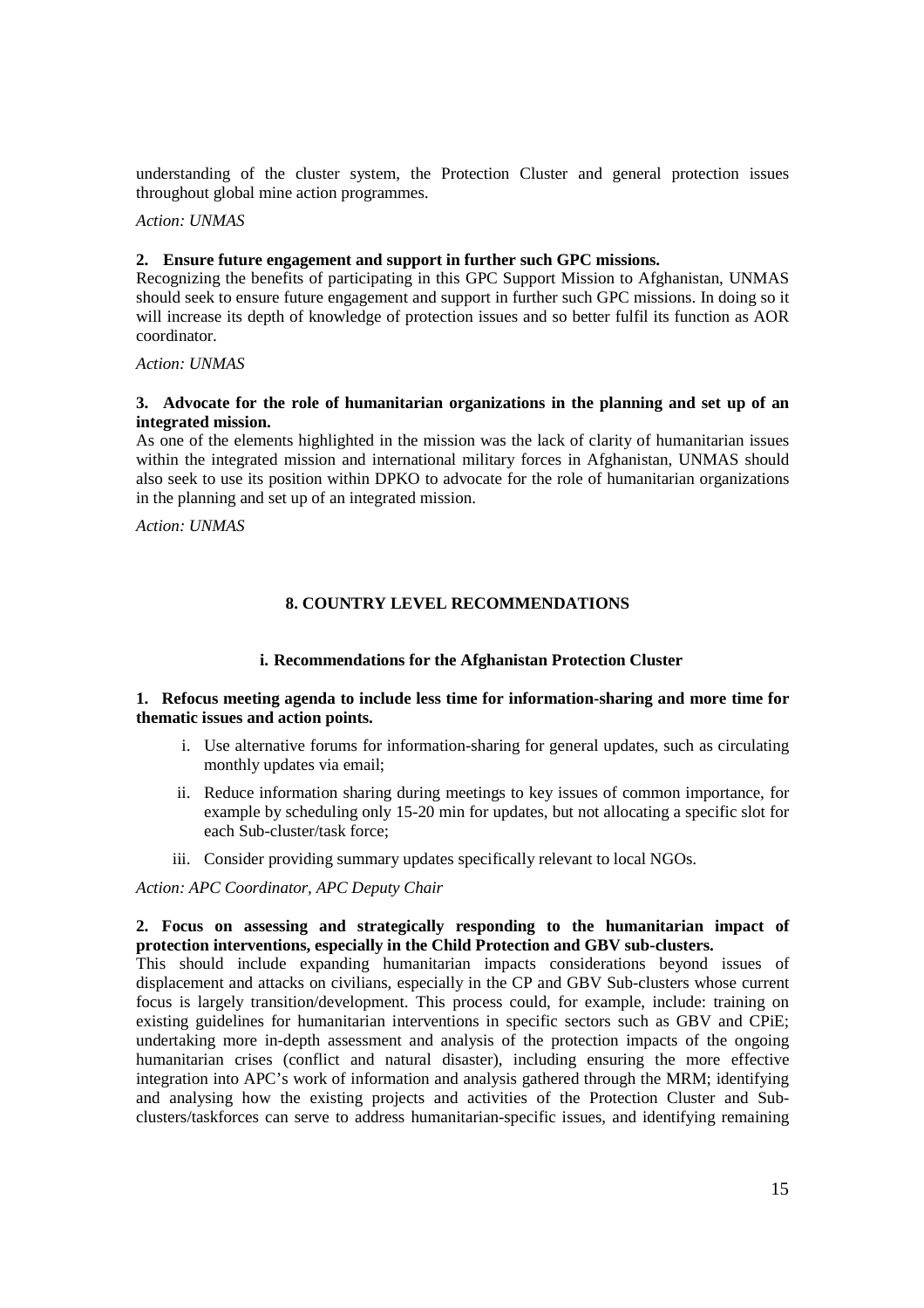gaps in order to formulate additional priorities and activities aimed specifically at addressing protection risks resulting from or exacerbated by the ongoing humanitarian crises.

*Action: GBV and CP Sub-cluster Coordinators* 

# **3. Organise a Protection Cluster retreat with the participation of the regional protection clusters and national level Sub-clusters/taskforces.**

The objectives of the retreat would be to ensure that priority setting at the national level is sufficiently informed by realities at regional level, facilitate greater support from national level actors to the regional clusters and to facilitate exchange of experiences between regions. The retreat should include an opportunity for sub-clusters/taskforces to brief other participants on their activities to help facilitate the development of synergies between their different areas of work and establish linkages between regional Protection Clusters and the national level sub-clusters/task forces. Consideration should be given to also inviting other coordination mechanisms, such as CPAN.

The outcomes of the retreat should include:

- i. A clear communication plan for exchange of experiences and support between regions. According to what is feasible on the ground this may take the form of monthly phone calls, quarterly calls, or thematic exchanges a certain number of times per year;
- ii. A plan for interaction on common priority areas between sub-clusters/task forces;
- iii. A plan for sharing information between sub-clusters/task forces outside of updates in meetings. This might include a weekly update from the GPC Coordinator with 1 bullet point on each sub-cluster/taskforce and/or thematic discussions which bring together key points from various sub-clusters/taskforces;
- iv. Facilitate the integration of Sub-cluster and task force issues in the protection agenda overall.

## *Action: APC Coordinator, APC Deputy Chair, Sub-cluster Coordinators for GBV and Child Protection, MACCA*

## **4. Expand cooperation with available actors in areas with limited access**

The Protection Cluster members at national and regional levels, including the sub-clusters/task forces, are encouraged to identify and utilise actors that are present in areas that are otherwise inaccessible, such as local NGOs, to expand their reach in terms of basic protection monitoring and messaging. The analysis and discussion already ongoing in the Protection Cluster of the potential security and related risks that might emerge from this outreach is an important element of any such strategy.

*Action: To be discussed in the APC who is best placed to move this forward* 

## **5. Work directly with the MACCA network to design collaborative efforts to better meet the protection needs of the population, which capitalizes on MACCA's high level of access to communities.**

This might include inclusion of key protection messages in MACCA's work, organizing forums for women or children through Mine Action Education, etc.

*Action: APC Coordinator, APC Deputy Chair, MACCA* 

## **6. Collaborate with OCHA on the Comprehensive Mapping and the Multi-Cluster Rapid Assessment Framework.**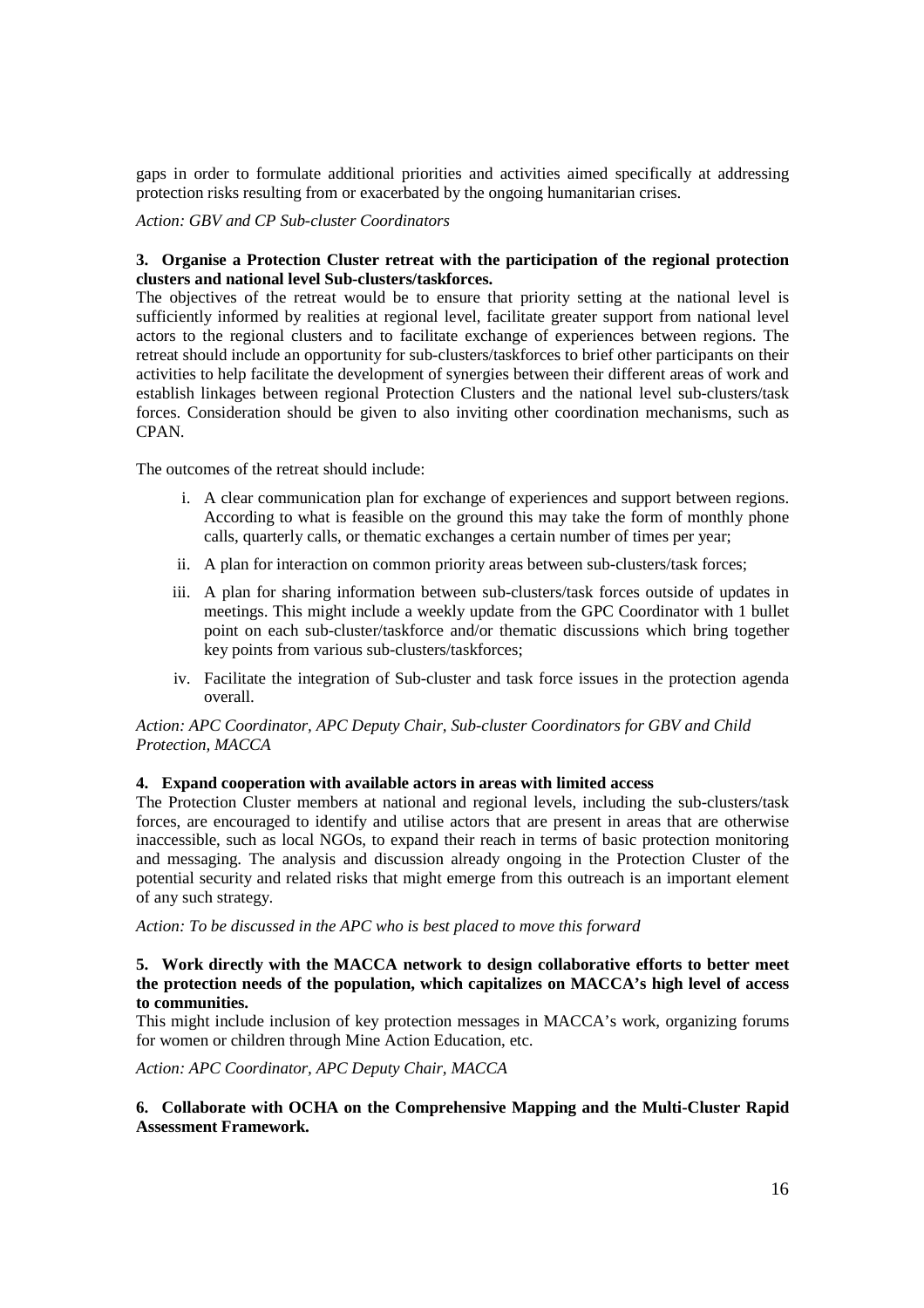OCHA has reported that they will undertake a comprehensive mapping of humanitarian services in Afghanistan, which will include data collection in provinces throughout Afghanistan, as well as develop a Multi-Cluster Rapid Assessment Framework. The APC, including all Subclusters/taskforces, should actively engage with OCHA to take advantage of their investment in these activities, ensuring that key protection issues are reflected, including those specifically related to the sub-clusters/task forces. It is moreover strongly recommended that all collected data be disaggregated by sex and age.

*Action: APC Coordinator, APC Deputy Chair, Sub-cluster/taskforce Coordinators* 

## **7. Inclusion of funding for the coordination functions of the implicated posts in funding proposals and TORs for Protection Cluster member organisations.**

This is particularly important for Co-lead and Sub-cluster lead functions.

*Action: APC NGO members* 

### **8. Undertake more proactive outreach to local NGOs and develop creative ways for their inclusion in the work of the Protection Cluster**

This may fall outside of the focus on attending meetings, and include other forms of outreach such as bilateral or group visits, bringing summaries of key activities to local NGOs, assigning a liaison, etc.

*Action: APC Coordinator, APC Deputy Chair, APC NGO members and Regional Protection Clusters and Sub-clusters* 

## **9. Inclusion of financial support for engaging local NGOs in funding proposals.**

Costs related to providing support for local NGOs in arranging meetings, transportation costs etc. should be included in funding proposals.

*Action: As relevant*

## **ii. Recommendations for the GBV Sub-cluster**

## **1. Create a task team to work on the mapping of existing services and to work with partners to verify the information at field level. Link with OCHA's comprehensive mapping exercise to capitalize on field presence they will already be providing.**

It is important to note that this should be an ongoing process, and that relying on basic email matrixes is not likely to be effective in this context. More information will be needed to verify the quality and scope of services and thus emphasis should be placed on those who can get out to the field and actually gather information first-hand. This is where the link with OCHA's mapping efforts would be critical. Additionally, Staff from member organizations, upon identifying a specific service provider (at field level or nationally), may ask targeted questions about how this service is accessed, what it entails, how follow-up is conducted, etc.

*Action: GBV Sub-cluster Coordinator and Task Team.* 

## **2. Develop a GBV Capacity Building Strategy based on priorities identified by Sub-cluster members.**

The GBV Sub-cluster should engage in a collective process, led by the Coordinator and Deputy Coordinator, of identifying the key areas for capacity-building amongst member agencies which would be most critical in moving the work of the Sub-cluster forward. The group may wish to choose a focal point to assist in leading this process. Once priority areas are identified, the GBV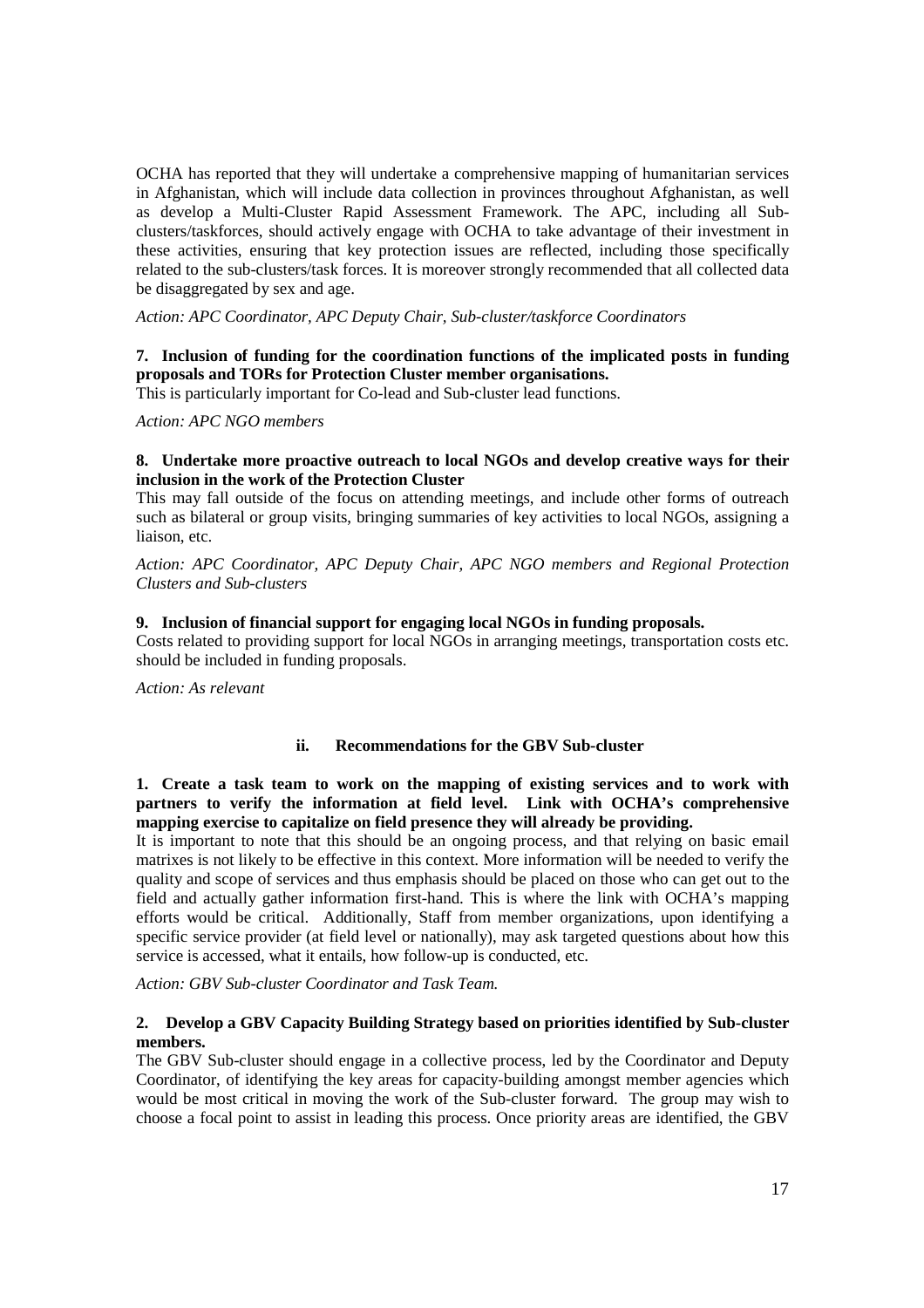Sub-cluster Coordinator and Focal Point on Capacity Building should work with the Protection Cluster Coordinator, GBV Sub-cluster members, UNFPA, and UNICEF as co-lead agencies, the global GBV AOR Coordinator and the ECHO Capacity-Building Project regional manager to develop an appropriate capacity-building plan to meet these needs. This may include training for Sub-cluster members, as well as learning sessions, exchanges of resources, joining the Community of Practice, etc.

*Action: GBV Sub-cluster Coordinator* 

### **3. Develop a plan for rolling out GBV Sub-cluster coordination at the regional level.**

This should involve travel to the regions to involve relevant regional actors directly and allow them to help lead the process.

*Action :GBV Sub-cluster Coordinator and NGO volunteer* 

**4. GBV Sub-cluster Coordinator and Deputy Coordinator to maintain regular communication with the ECHO Project Regional Manager and global GBV AOR Coordinator. GBV Sub-cluster Deputy Coordinator (CARE) should represent Afghanistan GBV Sub-cluster at the GBV AOR Annual Retreat in New York in January 2011, with support from the GBV AOR.** 

*Action: GBV Sub-cluster Coordinator and Deputy Coordinator, ECHO Project Regional Manager, GBV AOR Coordinator* 

## **5. UNFPA Afghanistan, with support from UNFPA Geneva and New York, to maintain a full-time GBV Sub-cluster Coordinator.**

While there is a critical staffing gap, UNFPA has agreed to provide maximum support to CARE including continued use of UNFPA facilities for meetings, administrative support for the Subcluster from UNFPA admin staff*,* and other assistance as needed. It is critical that the post be filled as quickly possible.

*For immediate action: UNFPA to undertake all steps necessary for the recruitment of this post ASAP and to support the Deputy GBV Sub-cluster Coordinator in her interim post with administrative and logistical support.* 

**6. NGO Sub-cluster members should, to the extent possible, include "support to the GBV Sub-cluster" into ToRs for relevant staff and into grant agreements, to ensure protected time for supporting the work of the group.** 

*Action: GBV Sub-cluster Members* 

# **7. Create a task team to work on creative approaches for ensuring that the voices of Afghans are well-represented within the Sub-cluster, including civil society.**

GBV Sub-cluster members highlighted the ongoing need to make sure that the group is truly representing the needs of Afghans, particularly vulnerable women and girls. While this is part of the everyday work of many members, it may require some creative thinking as to how best to involve local NGOs and represent the views of the beneficiaries.

*Action: Interested Task Team Leader (to sign up)* 

### **8. Maintain links with relevant government officials.**

The GBV Sub-cluster has contact with Ministry representatives, who are sometimes present at meetings. Efforts should be made to further development their engagements, perhaps by offering more targeted briefings, maintaining ongoing contact, seeking their input into agenda items, etc.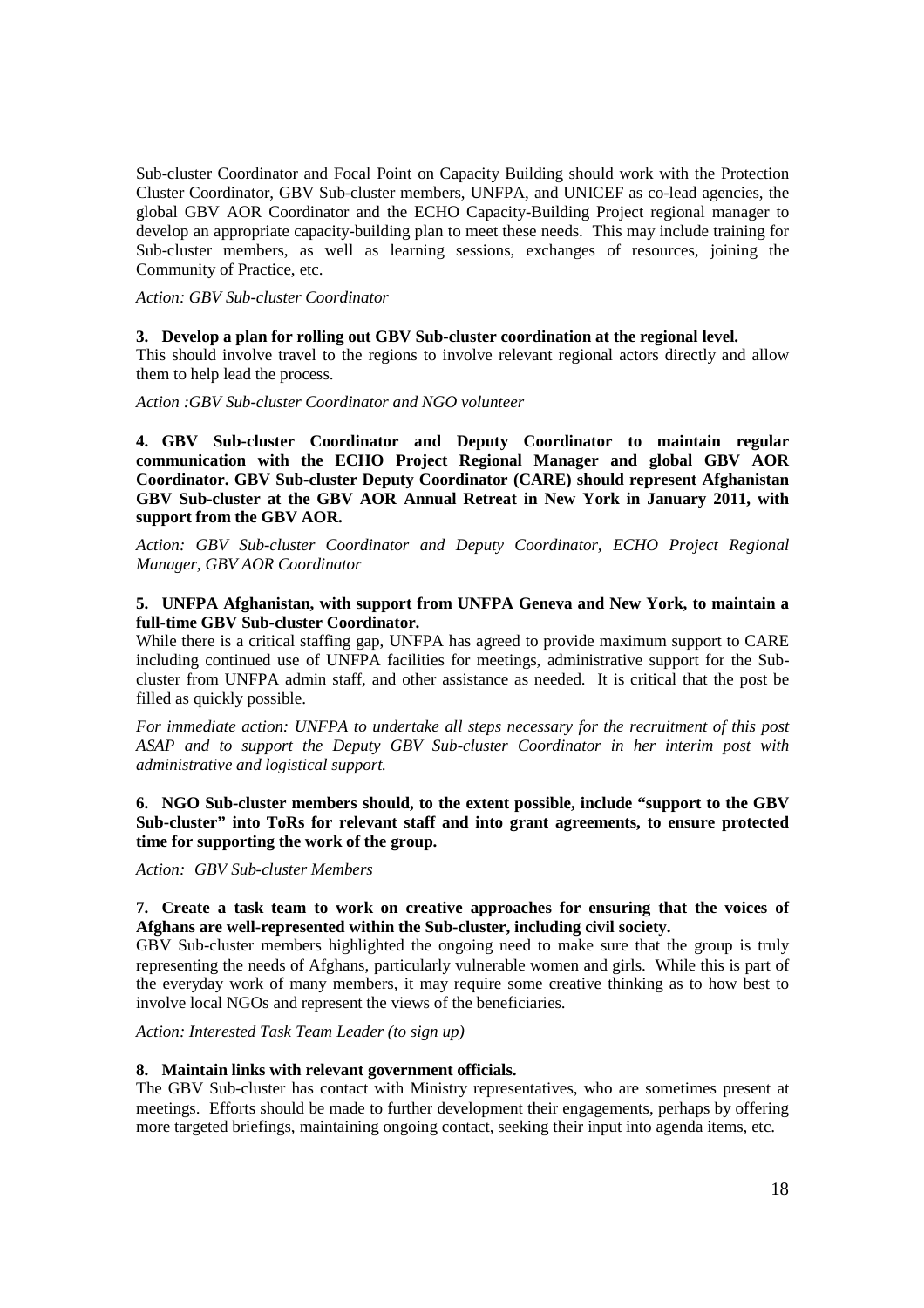#### **iii. Recommendations specific for Child Protection actors**

#### **1. Consultation with child protection stakeholders on the findings and recommendations of the Child Frontiers Review of the Child Protection Sub-cluster in Afghanistan.**

In mid-2010, Child Frontiers was contracted by UNICEF to undertaken a review of Child Protection Sub-cluster coordination in Afghanistan. This review identified key findings as well as outlined key recommendations on how to strengthen coordinated CPiE activities in the country. A variety of stakeholders were consulted and participated in the review, with the final paper submitted to UNICEF in August 2010. This report was first shared with child protection stakeholders in the country at a meeting called during this mission. It is important that key child protection actors, especially those who participated in the review, be given an opportunity to consider and discuss the review findings, as well as agreeing on which recommendations to take forwarding in the shorter and longer-terms.

### *Action: UNICEF Afghanistan*

## **2. Establishment of a Child Protection Sub-cluster, under the leadership or co-leadership of UNICEF, with a specific focus and mandate to assess and address CPiE issues in Afghanistan.**

In addition to the lack of requisite technical capacity to lead the CPiE sector in Afghanistan, expanding the CPAN's current development-focused mandate to include emergencies is likely to significantly overstretch the network's capacity and have the negative impact of weakening existing strong and necessary case management, social protection and justice for children programming in the country. In addition, Government leadership of the Child Protection Subcluster could preclude its ability to form strong linkages with the MRM Taskforce and effectively assess, analyse and address more sensitive conflict-related child protection issues, such as the recruitment and use of children by armed forces and groups. It is therefore recommended that Child Protection Sub-cluster, with UNICEF as lead or co-lead with an INGO, be formed while maintaining linkages with both the CPAN and the MRM Task Force, as well as reporting to the Protection Cluster. Under the CPAN, this could take the form of a CPiE-specific working group.



*Action: CP Sub-cluster Coordinator*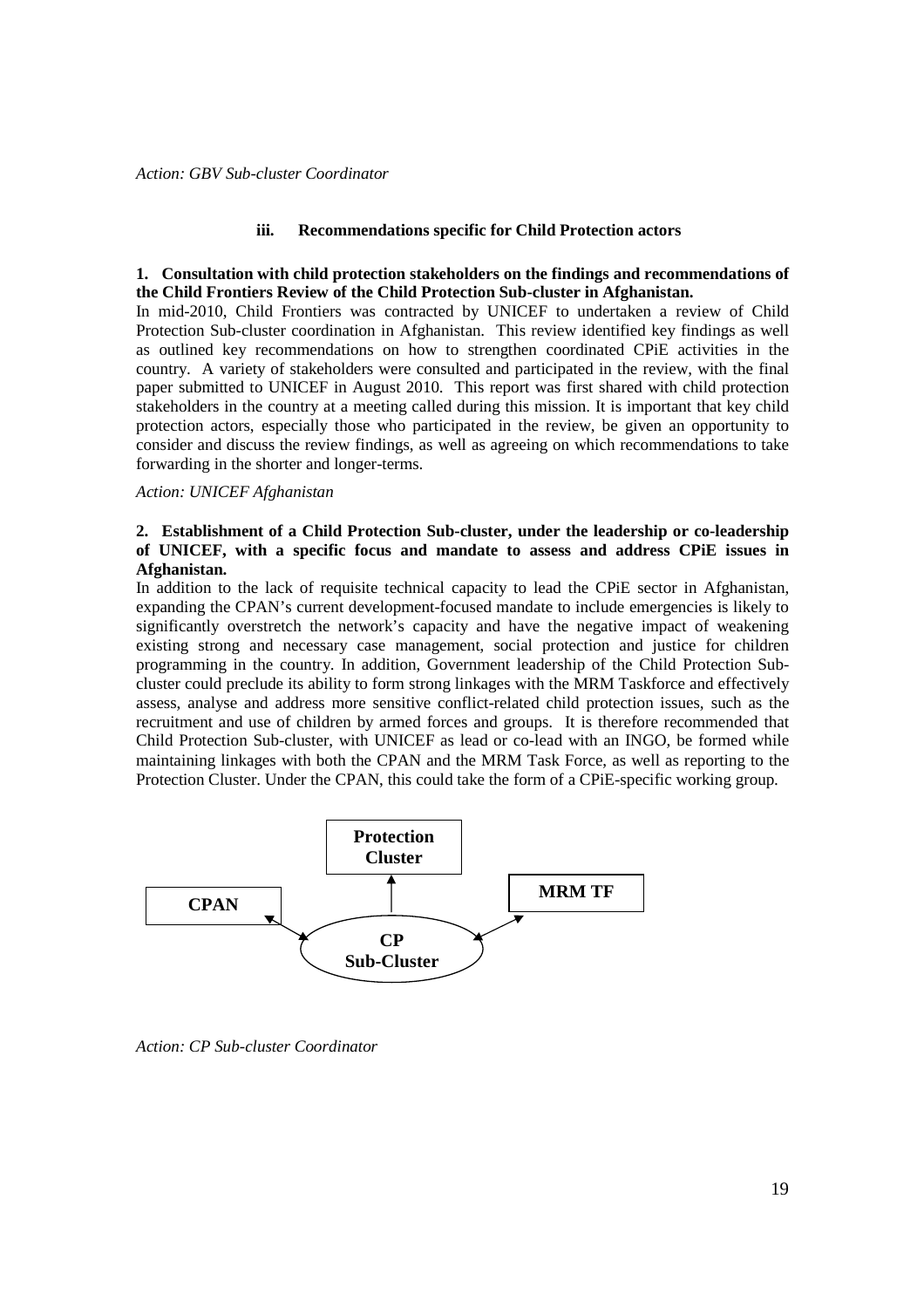### **3. Assign dedicate Sub-cluster Coordinator for Child Protection.**

The UNICEF Child Protection team in Afghanistan currently does not have the human resources/staff necessary to take on leadership of the Child Protection Sub-cluster.<sup>6</sup> While the existing strong experience in leading and participating in child protection coordination mechanisms in the country is such that a dedicated Child Protection Sub-cluster coordinator may not be required in the longer-term, dedicated time and human resources are likely to be required in the shorter term (ex: for the first year) to mobilize Sub-cluster membership and lead the initiation of CPiE focused assessment and response activities in the country, including specific tasks recommended below.

## *Action: UNICEF Afghanistan with support from the global CP AOR*

## **4. Undertake a country-wide**<sup>7</sup>**CPiE Rapid Assessment.**

Other than the recognition that child recruitment and use by armed groups has been a key impact of the ongoing conflict, there is very little understanding or analysis of the impacts of emergencies, whether protracted conflict or rapid onset natural disasters, on the protection of children in the country. While there is currently very limited technical or human resources capacity to undertake a comprehensive emergency child protection assessment and situation analysis, undertaking a more simplified rapid CPiE assessment will provide the Sub-cluster with a preliminary but sound evidence-based understanding of the impacts of emergencies on children in the country and enable the prioritization of capacity building and programme activities. The assessment should also seek to identify and map existing capacities. This activity could be organized and lead by the Sub-cluster coordinator.

*Action: CP Sub-cluster Coordinator and Cluster Members* 

#### **5. Integration of CPiE into ongoing Child Protection interventions.**

While there is a need for specific and focused CPiE activities in Afghanistan, until the necessary resources and capacity are in place, mainstreaming CPiE issues into the existing strong child protection programmes can make a significant contribution to preventing and mitigating emergency-related child protection vulnerabilities in the country. This can include, for example, integrating messages on prevention of recruitment into community awareness raising and mobilization and activities for youth. The Sub-cluster coordinator could be tasked to facilitate a process of identifying key entry points for CPiE in ongoing child protection programmes.

# *Action: CP Sub-cluster Coordinator*

# **6. Development and implementation of a country-wide**<sup>8</sup>  **CPiE Capacity Building Strategy.**

The Child Frontiers review of CPiE coordination undertaken in 2010 found that "one of the most consistently raised concerns…was a lack of technical capacity on CPiE – including government bodies, NGOs, UN Agencies and other service providers".<sup>9</sup> This limited capacity on CPiE overall, and aforementioned gap in knowledge on humanitarian reform and the Cluster system, is a significant constraint to undertaking coordinated inter-agency prevention, mitigation and response to emergency-related violence, abuse and exploitation of children in the country. If undertaken, findings of Rapid Assessment, including the mapping of existing capacities and identification of priority CPiE issues, can be used for the development and implementation of a

-

<sup>6</sup> Ibid, pp. 5

<sup>7</sup> Access permitting

<sup>8</sup> Access permitting

<sup>9</sup> Op. Cit., Child Frontiers, 2010, pp. 13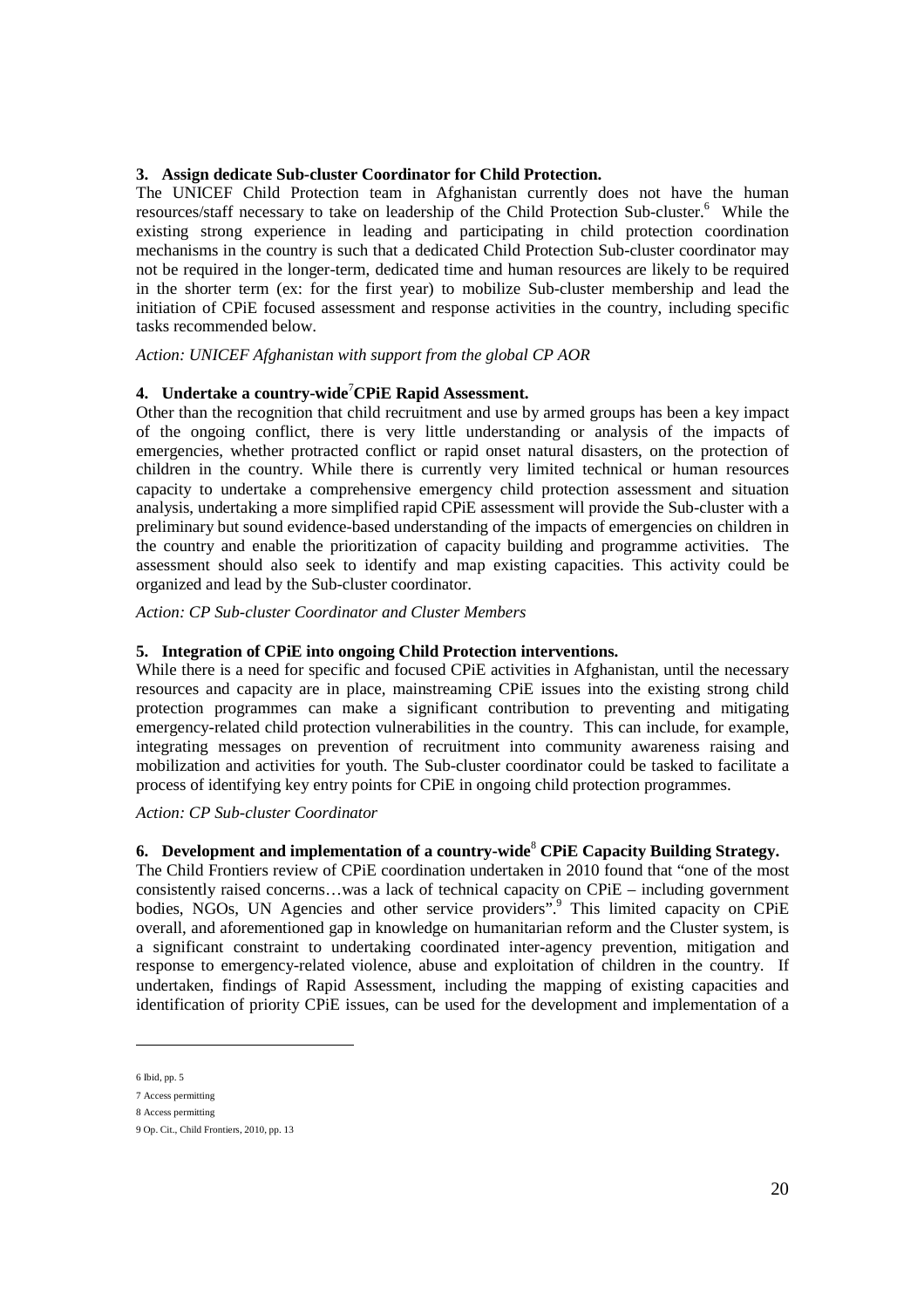country-wideCPiE capacity building strategy. This can be undertaken through the organization of CpiE training of trainers at the National level to train provincial and district level child protection stakeholders that can then, with accompaniment and support, facilitate the roll-out of CPiE trainings at the provincial and district levels.

*Action: CP Sub-Cluster Coordinator, with support of the Global CP AOR Capacity Building Task-force* 

## **7. Initiation of CPiE activities in Afghanistan**

Based on the findings and priorities identified through the Rapid Assessment, it is recommended that child protection actors in country begin to initiate focused activities to address the impacts of the humanitarian situation and natural disasters on children. While the existing CPAN case management system can be used to address specific risks and vulnerabilities of individual children affected by emergency, there will also be a need for activities that address the needs of children more widely. While political sensitivities and limited technical capacity may preclude undertaking specific technical programming on child recruitment, sexual violence, etc, the initiation of psychosocial and community-based CPiE programmes, such as Child Friendly Spaces, can serve as important first steps and entry-point to begin addressing CPiE issues more widely as knowledge and capacity on CPiE is built.

*Action: CP Sub-Cluster actors*

### **iv. Recommendations specific for MACCA**

### **1. Develop stronger and more routine liaison and interaction with the APC.**

Many of the problems that MACCA faces in terms of access and security are common to other members of the APC and it is therefore considered that stronger and more routine liaison and linkages, between MACCA and the APC, would benefit the various components of the APC as they seek to find their own solutions to these common problems. The MACCA has strong and functioning regional offices in almost every area of Afghanistan and an immediate benefit of local information and remote follow up may be achieved through greater connections.

## *Action: MACCA HQ*

## **2. Arrange briefing to the regional MACCA managers on protection issues and linkages to enhance knowledge of the Protection Cluster throughout the MACCA regional personnel.**

As a precursor to closer engagement between MACCA and the APC and as a means to also enhance knowledge of the APC throughout MACCA regional personnel (almost exclusively Afghan staff), it is recommended that MACCA HQ arranges, with the APC Coordinator, for a collective briefing, on protection issues and linkages, to be delivered to its regional managers. This may best be achieved by considering such a briefing at the next MACCA regional manager's conference in Kabul.

*Action: MACCA HQ together with APC Coordinator* 

## **3. Arrange briefing on the MACCA operation during the APC retreat.**

It was also apparent that there was limited understanding and awareness of the strengths and functioning of MACCA amongst the range of players within the spectrum of the APC. It is therefore recommended that the APC considers including a briefing for all members of the APC during the APC retreat, whereby the MACCA would be able to fully brief on its operation to much greater degree and depth of information than that currently delivered at the APC monthly meetings. This would also serve to strengthen individual relationships and create a common